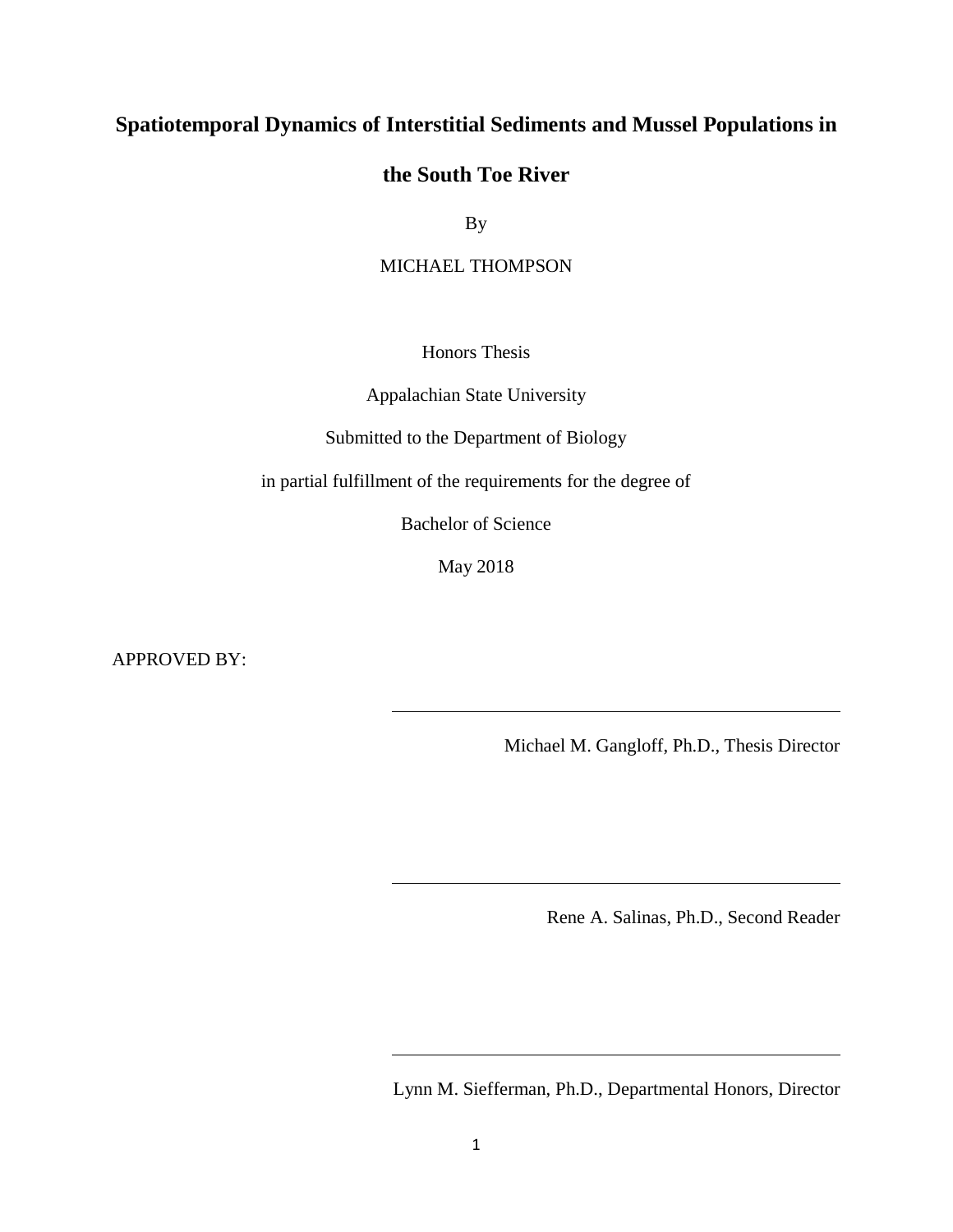## **ABSTRACT**

Sedimentation is widely-cited as having impacts to freshwater biodiversity but quantifying sediment composition at a scale that is meaningful to interstitial invertebrates like freshwater mussels can be challenging, especially in streams with coarse substrates. The South Toe River is a headwater of the Tennessee River in western North Carolina that supports one of only a few extant populations of endangered Appalachian elktoe mussels. As part of a larger project to assess the impacts of a highway expansion project on this stream and its mussel populations, we are monitoring surface and interstitial sediment composition using freeze-core sampling. Mussel populations, instream habitat including substrate composition and interstitial sediments were quantified at six sites in the South Toe River during spring and summer sampling. Freeze cores were collected by pounding galvanized iron tubes into the streambed and filling them with crushed dry ice. Tubes were left in place for 20 minutes before being extracted from the substrate. Sediments adhering to each tube were removed, dried, sieved and weighed. We computed the proportion of each sediment size fraction retained on sieves. We also gathered historical mussel data for each site. Interstitial sediments contained significantly more fine substrates at one site immediately downstream of Little Crabtree Creek (LCC), a sedimentimpacted tributary. Elktoe populations at all sites downstream from LCC declined between 2013 and 2015 and while 2016-2017 surveys revealed that populations at two sites appear to be recovering, mussel populations at the site immediately downstream from LCC have continued to decline. These data suggest that chronic sediment impacts to mussels in the South Toe River appear localized and that populations appear to be recovering at some downstream sites. However, continued sediment inputs into LCC and the South Toe River will likely have negative impacts on mussel populations in downstream reaches.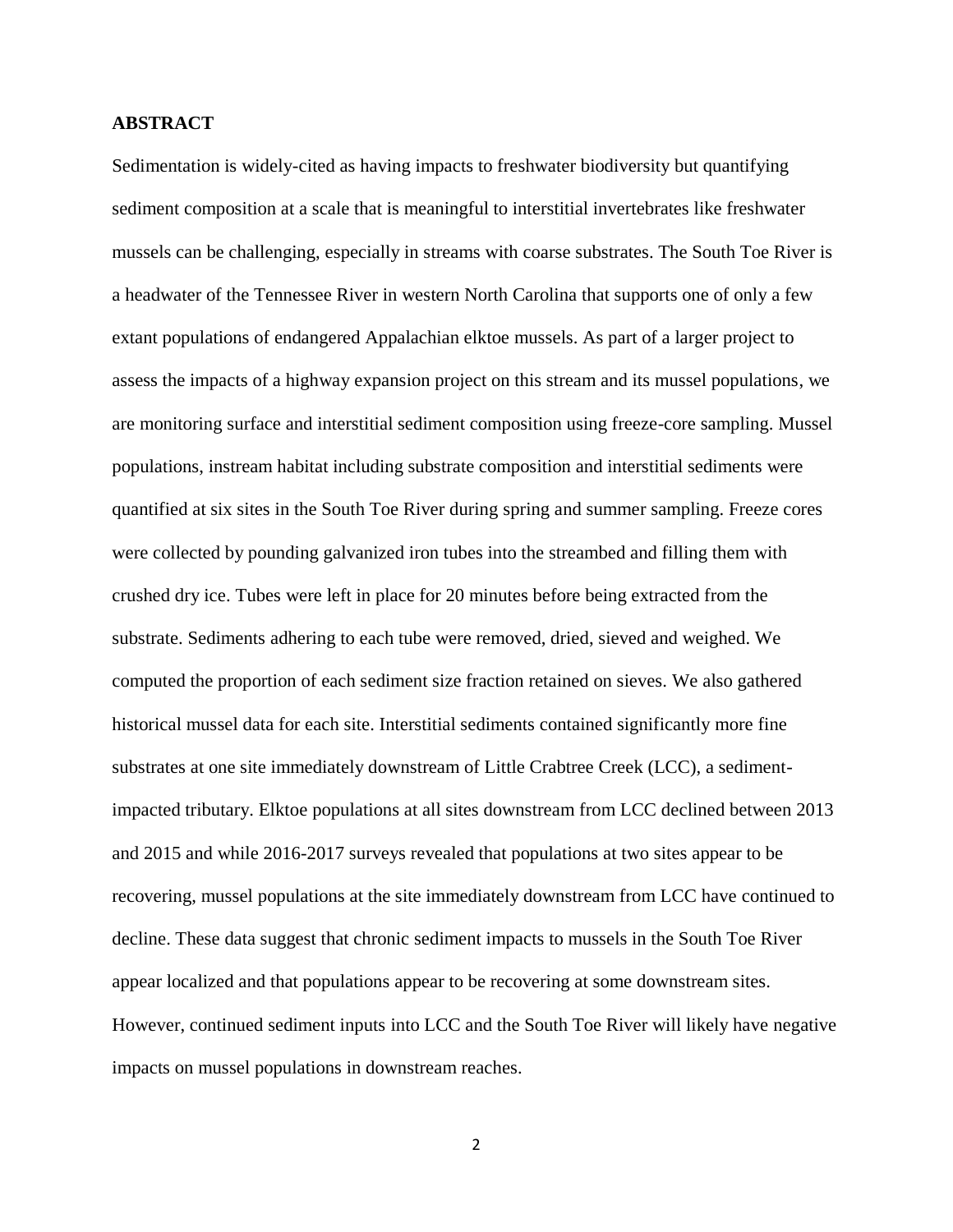## **INTRODUCTION**

Sedimentation, defined as the deposit of organic and inorganic particles on a riverbed, is a natural process that may be dramatically altered by land use change and other human activities. Altering the composition of stream sediments by increasing the concentrations of fine (sand and silt) particles is widely believed to be detrimental to water quality and ecosystem health. A report released by the US Environmental Protection Agency (1990) listed sedimentation as one of the most harmful and widespread stressors in US streams (Ritchie 1972, Lemly 1982). Another EPA report (EPA 1994) found that silts (particles <0.0625mm) had the greatest negative effect on water quality in US streams.

Several physical and chemical mechanisms are involved with fine particle impacts to stream habitats and biota. Fine sediments can occlude interstitial spaces between gravel and cobble particles leading to the formation of hardpan or armored stream channels (Gordon et al. 1992). Armored channels have decreased interstitial flow rates (Brim-Box and Mossa 1999) which result in decreased interstitial DO and  $pH$  and concurrent increases to pore water ammonia concentrations (Wood and Armitage 1997, Augspurger et al. 2007). Sedimentation is typically associated with several anthropogenic activities, including livestock grazing/agriculture (Henley et al. 2000), forest clearing (Pandolfi 2016) removal of riparian vegetation (Wood and Armitage 1997) and road construction (Henley et al. 2000).

Sedimentation can impact sensitive biota in aquatic communities and has been a proposed cause of mussel population declines since the late 1800s (Kunz 1898, Henley et al. 2000). Although habitat preferences, including substrate size preferences appear variable among mussel species (reviewed in Ellis 1936 and Harman 1972),numerous studies have found that fine particles appear detrimental to mussels. Silts and clays can occlude gill surfaces, interfere with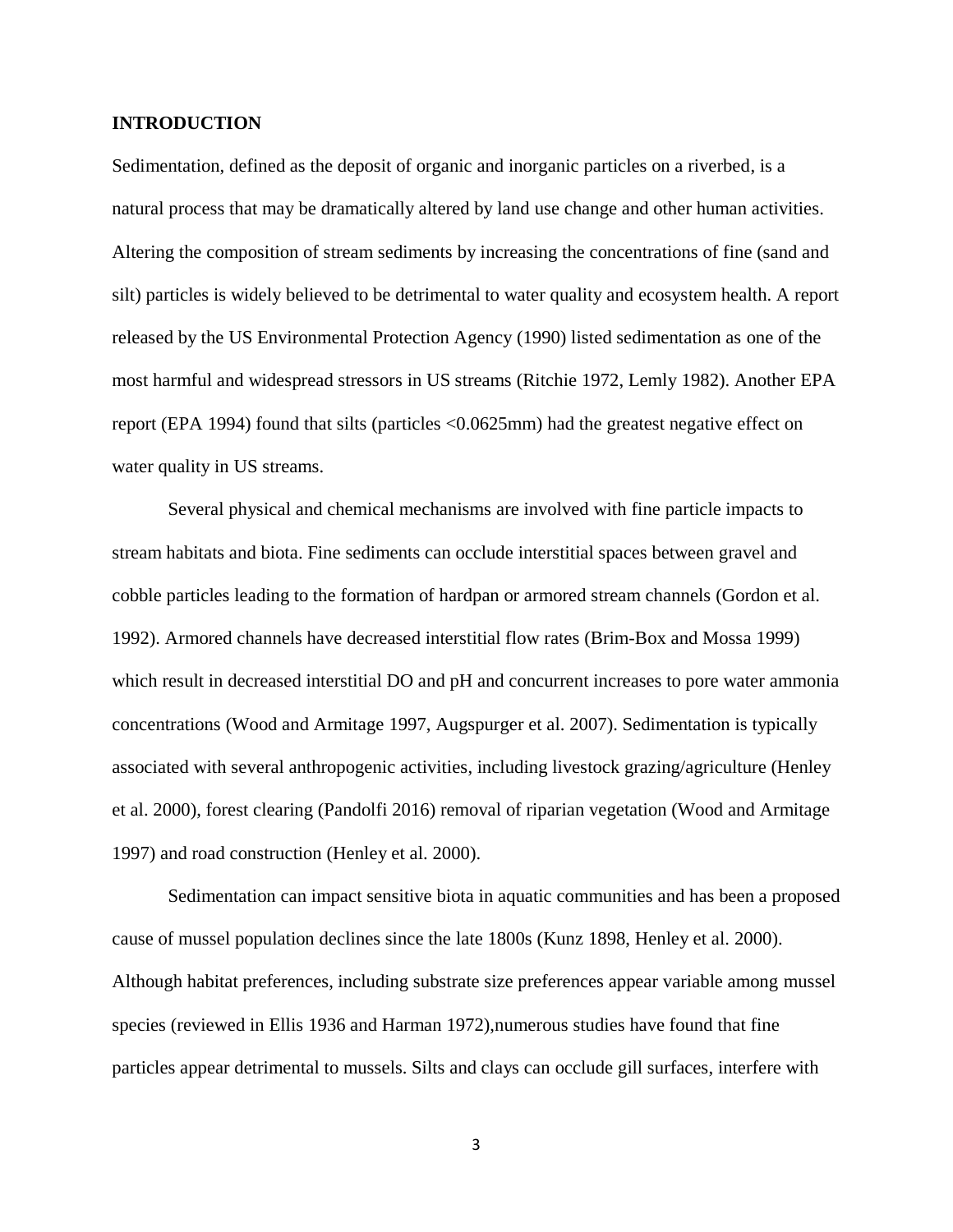filter-feeding and stress brooded larvae (Ellis 1936, Aldridge 1987). Brim-Box and Mossa (1999) reported that sedimentation may indirectly affect mussel feeding by reducing the amount of photosynthetic food available and smaller particles may reduce mussel recruitment (Osterling et al. 2010, Kreutzweiser and Capell 2001).

The Appalachian elktoe (*Alasmidonta raveneliana*) is a freshwater mussel endemic to the upper Tennessee River drainage in western North Carolina and eastern Tennessee (Clarke 1981). The Appalachian elktoe was listed as endangered under the Endangered Species Act in November 1994 (USFWS 1994). Fewer than a dozen isolated populations occur in the Little Tennessee and Nolichucky river basins. The South Toe River in Yancey County, NC supports one of the largest remaining Appalachian elktoe populations (USFWS 2009).

Appalachian elktoe populations were not detected in the South Toe River until 1998 and based on a recent five year review for the species completed by USFWS, this stream appears to support one of the few populations that has increased (USFWS 2009). In 2012, NCDOT began a project to expand US Highway 19E between Spruce Pine and Burnsville, North Carolina from a two-lane to a four-lane highway. Highway 19E crosses the South Toe River near the upper range limits for Appalachian elktoe in this stream and thus sediments originting from highway construction activities have the potential to affect downstream populations. A recent analysis of Appalachian elktoe habitat associations in the Nolichucky River Drainage found that abundance was negatively correlated with the proportion of fine particles (i.e., sands and silts) at a site (Pandolfi 2016).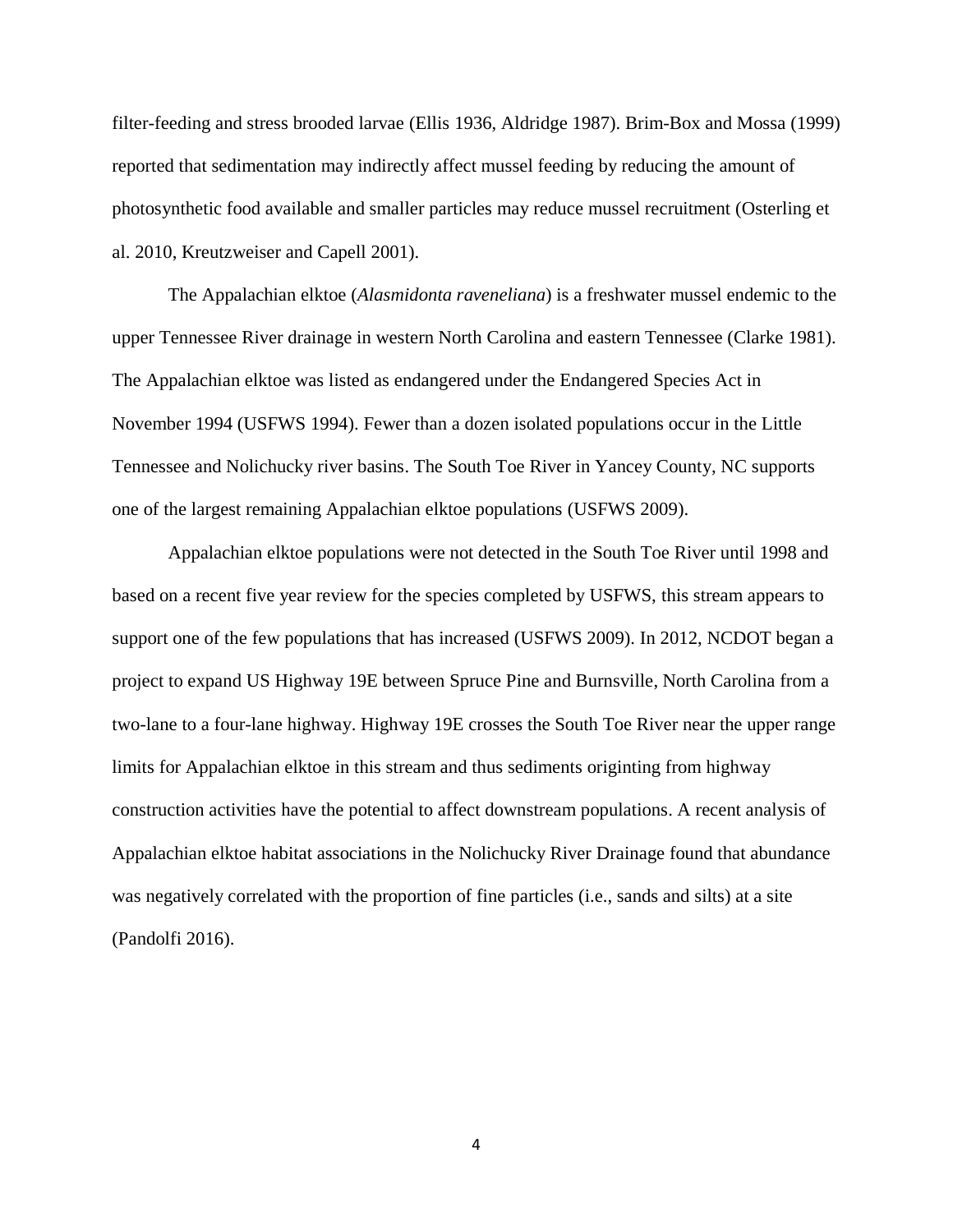## **METHODS**

#### *Study Sites*

The South Toe River is a tributary of the Toe and Nolichucky rivers that begins on the eastern slope of Mount Mitchell (elevation 2,037 m) the highest point in the Eastern United States. The right and left prongs of the South Toe join near Celo, North Carolina. The river then flows north through Yancey County before joining the North Toe river near Kona, NC. The South Toe is considered one of the most pristine rivers in the Southeastern United States and is classified an outstanding resource water (ORW) due to its location in Mt. Mitchell State Park and the Blue Ridge Parkway (NCDEQ 1987). The South Toe river supports a number of sensitive species including the Appalachian elktoe, the Blotchside logperch (*Percina burtoni*) and the Eastern hellbender (*Cryptobranchus allegheniensis*, NCWRC Strategic Wildlife Action Plan 2015).

My study examined six sites in the South Toe River where USFWS and NCWRC have been regularly monitoring Appalachian elktoe populations since 2003 (Figure 1). Each site is 150 m long and all sites are  $\sim$ 1000 m apart. Sites 1 and 2 are located upstream of the US Highway 19E bridge and sites 3-6 are located downstream of the US Highway 19E bridge. Site 4 is located downstream of Little Crabtree Creek, a third order tributary that flows parallel to the highway cut for several hundred meters before joining the South Toe River. Site 5 is located  $\sim$  500 m downstream of the new Yancey County Wastewater Treatment Facility and Site 6 is located another 2 km downstream of Site 5.

#### *Freeze Cores*

I collected freeze cores at each site seasonally starting in May 2017 and ending March 2018. At each site, I collected six cores within the 150 m study reach, with the general location of the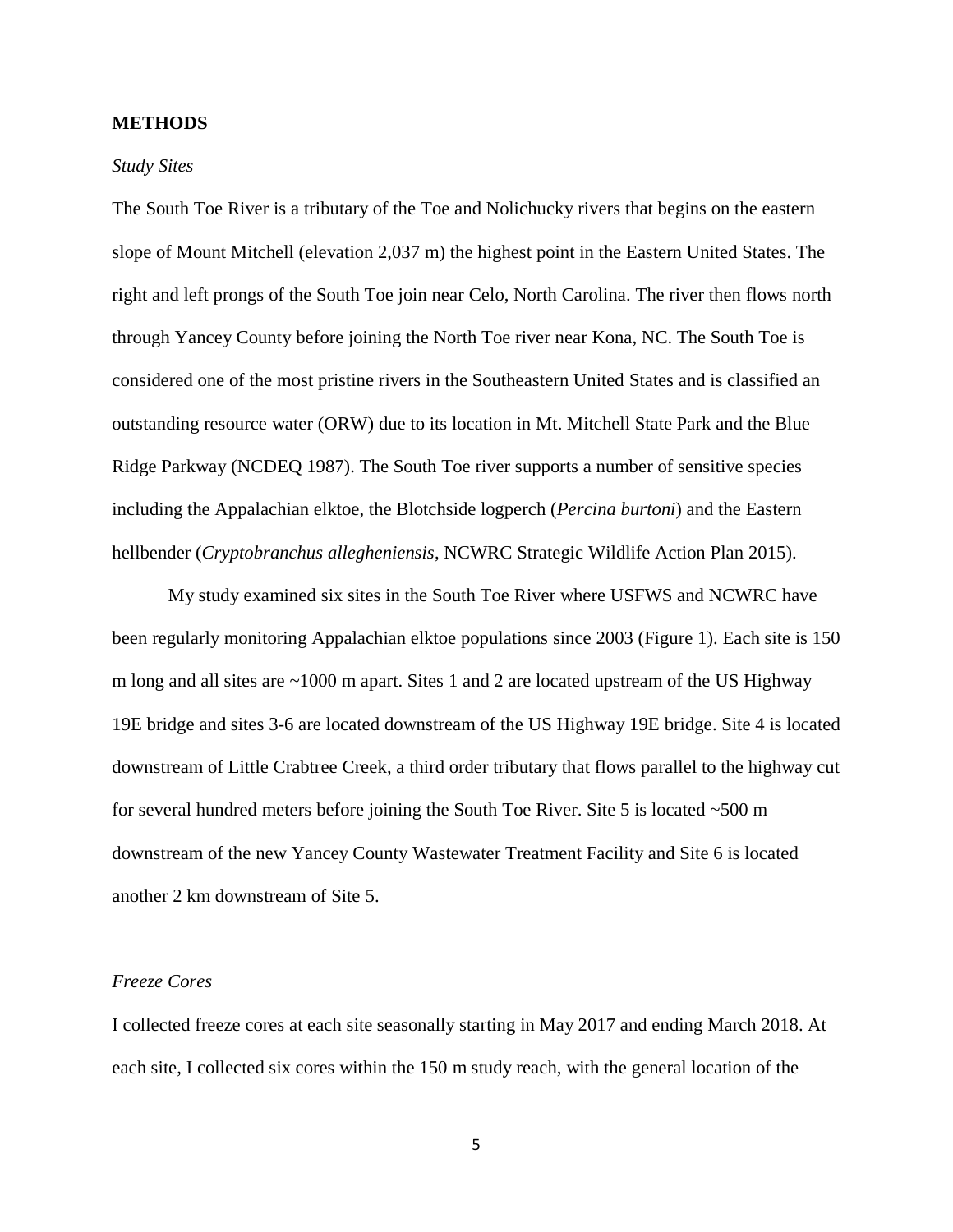cores within the reach remaining consistent across seasons. I modified Marchant and Lillywhite's (1989) freeze coring technique. I filled galvanized iron pipes (19.05 mm internal diameter) but used solid  $CO<sub>2</sub>$  (dry ice) instead of liquid  $CO<sub>2</sub>$ . I pounded tubes into the substrate using a post-pounder and filled each of them with ~2.3kg. of dry ice over a 20-minute period (Adkins and Winterbourne 1999). Packing dry ice firmly into the tubes using wooden dowel rods ensured that blockages did not form near the top of the tubes and appeared to greatly increase success rates. After 20 minutes cores were removed from the substrate and I used a butane torch to remove frozen sediment from tubes. Sediments were retained in freezer bags and returned to the laboratory for analysis.

## *Processing*

In the lab, we quantitatively analyzed the sediment samples using a series of sieves and a shaker table. Before we could do anything else, we calculated the average dry weight of our aluminum pie plates, 17.47g for the first two rounds and 17g for the last two, which we used to hold the sediment during weighing. Each sample was placed in a drying oven set at  $180^{\circ}$ F for  $\sim$ 48 to 72 hours. Once the samples were dry, we ran each sample through sieves, sizes:3.35mm, 2mm, 500µm, 250µm, 125µm, and <125µm, on a shaker table for one minute. Each size category was weighed using an Ohaus 6000g x 1g scale (being sure to subtract the weight of the aluminum plate). The total weight of the sample was calculated and used to determine the percentage of each size category within the sample.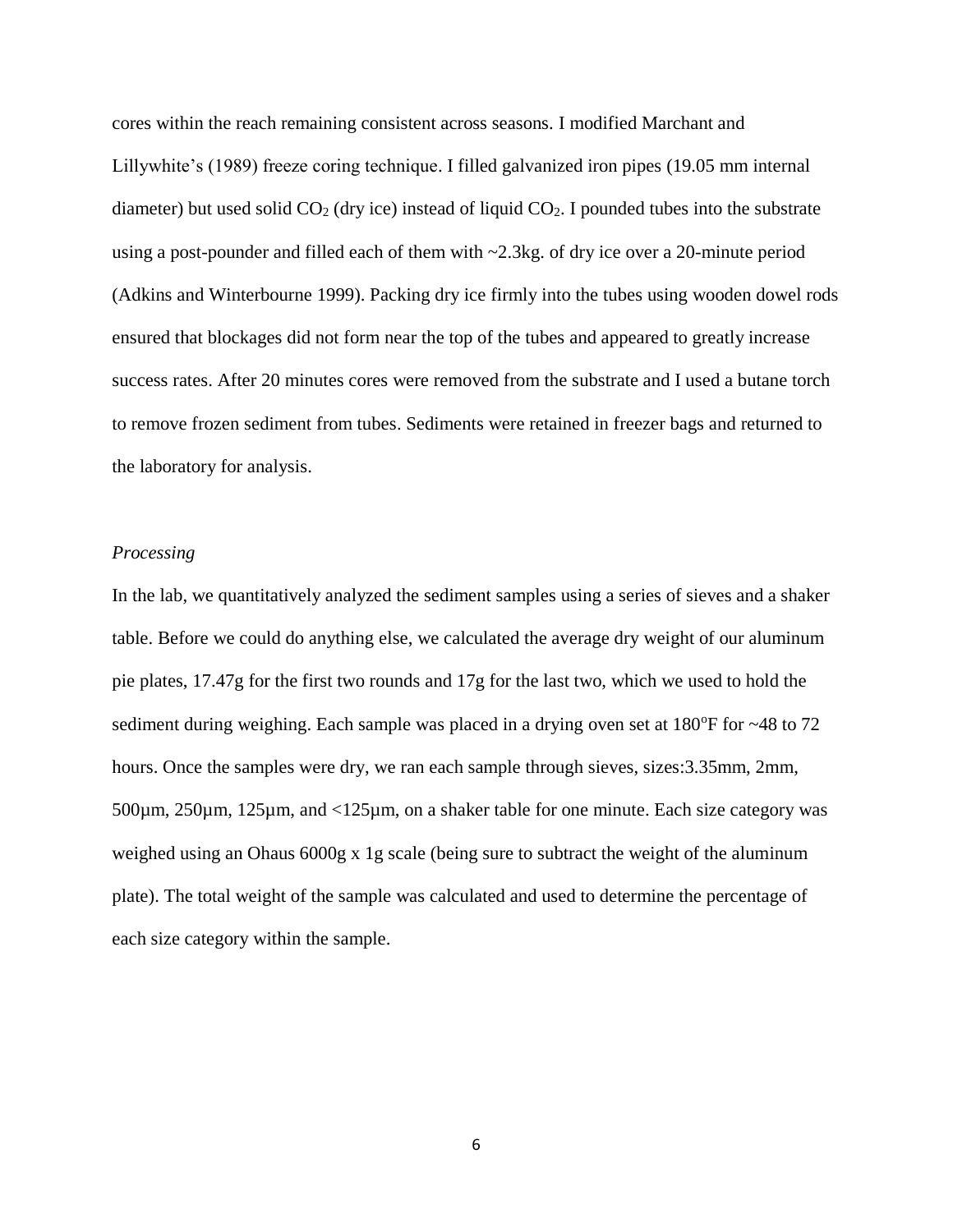#### *Statistical Analysis*

I used the particle grading scale from Gordon et al. (1992) to determine the cuttoff point for fine sediments. I defined fines as particles <125µm which includes very fine sand as well as all silts and clays. I calculated the percentage of fine sediment (percent fines) in each freeze core sample at each site for each season. Because GLMs revealed significant interactions between site and season I used 1-way ANOVAs to determine whether fines differed among sites and seasons. I used an LSD post hoc test to determine whether sites and seasons differed from one another. I also computed the coefficient of variation for interstitial fines at each site for the period of record by dividing the standard error of mussel abundance by the mean abundance.

I gathered PAWS data dating back to 2003, to examine changes in mussel abundance at each site. I examined temporal trends in total and site-scale mussel abundance in the South Toe River. Additionally, I used regression analyses to generate a slope for the mussel population growth trend at each site by regressing mussel abundance on year. I also used correlations to examine the associations between interstitial fines and mussel abundance and growth trends. All analyses were conducted in SPSS (Version 24, IBM).

#### **RESULTS**

Composition of interstitial gravel substrates across site and season revealed significant differences in the proportion of fine substrates in freeze core samples. The site directly downstream from the confluence of Little Crabtree Creek had the highest proportion of fine substrates. ANOVA revealed that while among-site variability was significant both among and within seasons. Comparisons across all sites and seasons indicate that site 4 had a significantly higher proportion of fine substrate compared to all other sites ( $p = <0.001$ ) (Figure 2).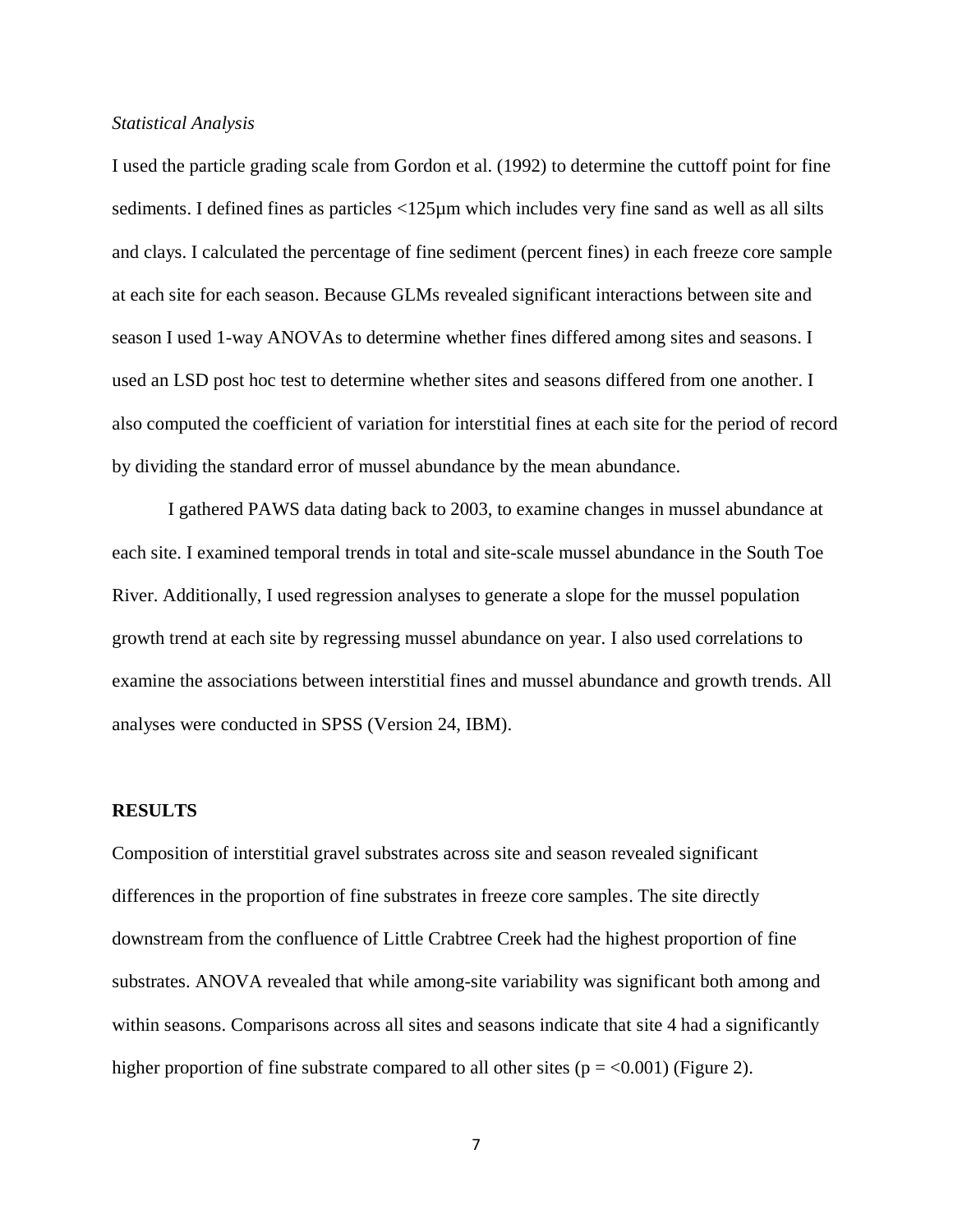Seasonal changes to substrate composition were variable among sites (Figure 3). At Site 1 (the upstream-most site) the percentage of fine particles decrease from Spring to Summer 2017 and then increased during Fall 2017 and Winter 2018. At Site 2 fines increased from Spring to Summer 2017 and remained stable through Winter 2018. Just downstream from the 19E crossing at Site 3 fines increased from Spring to Fall 2017, and then decreased during Winter 2018. Fines at Site 4 were relatively high in Spring 2017, but then increased during Summer and Fall 2017, before decreasing in Winter 2018 to near Spring 2017 levels. The interstitial fines at Site 5 remained stable from Spring to Summer 2017, then increased in Fall 2017, and were stable through Winter 2018. At Site 6, the downstream most site, I observed a decrease in the proportion of fines from Spring to Summer 2017, which then increased during Fall 2017 and Winter 2018.

Examination of the number of Appalachian elktoe collected during the past 15 years shows an oscillating trend for the period of record (Figure 4). The mean abundance of mussels was variable among sites, with site 2 having the highest (61.45 per survey) and Site 1 having the lowest (8.75 per survey, Figure 5). The mean mussel abundance at each site was also variable between years (Figure 6). Mussel abundance at Site 1 was relatively low and stable but increased dramatically in 2014 and 2015. Although catch rates have fluctuated at Site 1, abundance during the last survey in Fall 2017 found that abundance at Site 1 remained higher than pre-2015 levels. The exact same trend was found as site 2, with relatively low but stable numbers dramatically increasing in 2014 and 2015, before fluctuating slightly, but maintaining abundance higher than pre-2015 levels. Downstream of 19E, Appalachian elktoe abundance increased from 2005 to 2008 but declined in 2014. Mussel abundance at Site 3 then increased in 2015 before declining slightly in 2016 and finally increasing in 2017. At Site 4, immediately downstream of Little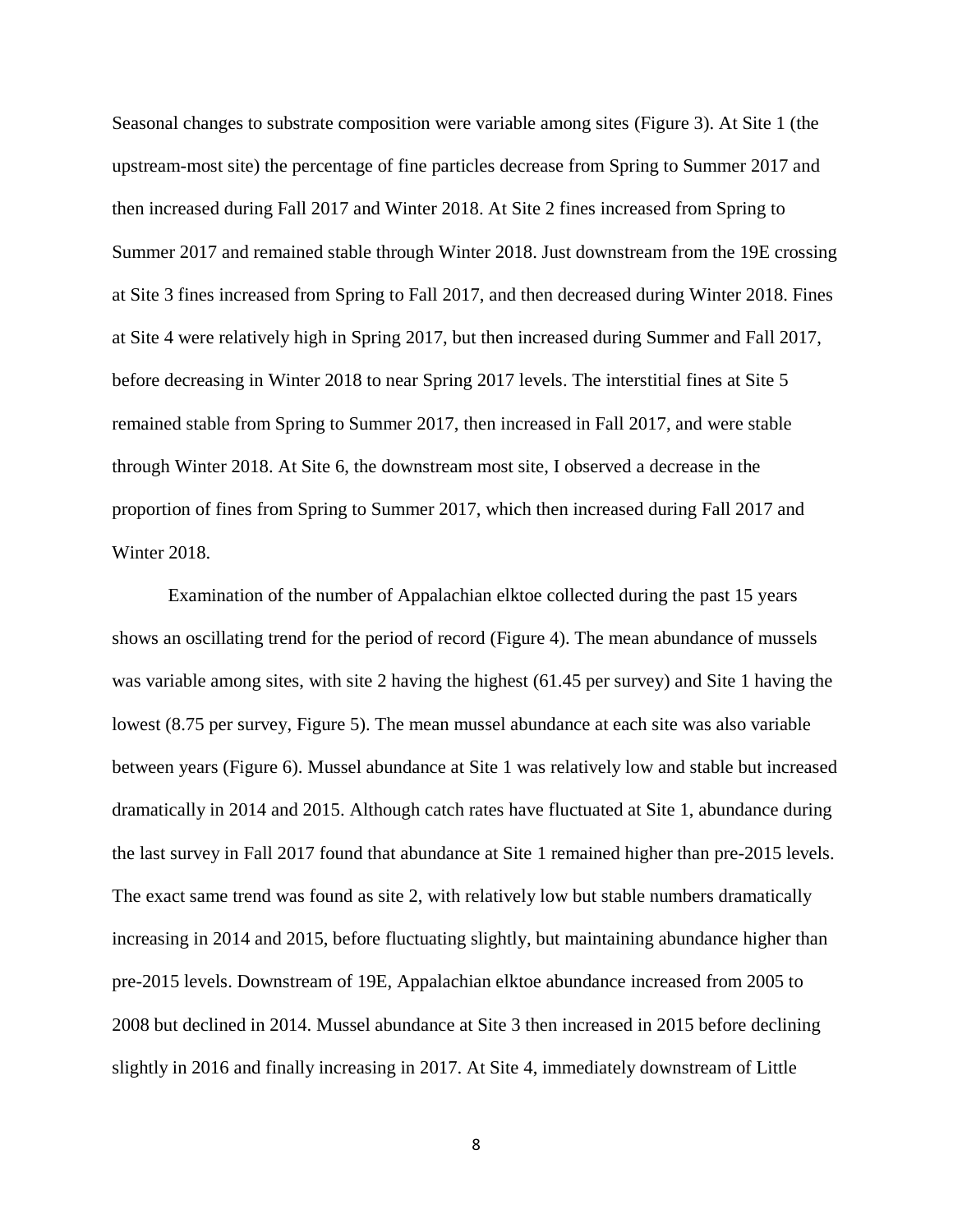Crabtree Creek, mussel numbers remained relatively high through 2012 but have declined through 2017 (Figure 7). Just downstream at Site 5 mussel numbers were relatively low in 2012, increase sharply in 2014, declined in 2015 and 2016 and then increased in 2017 to levels greater than those observed in 2012. Site 6 supported relatively high numbers of mussels but abundance sharply decrease in 2015. Although abundance at Site 6 has increased steadily since 2015, numbers remain below pre-2015 estimates.

Although comparisons of fine substrate data with mussel abundance did not reveal any statistically significant trends, however trends were likely biologically meaningful. Regression analysis found that the slope of mussel abundance trends at my study sites showed a strong negative association with increased concentrations of interstitial fine sediments ( $\mathbb{R}^2 = 0.46$ ; P = 0.10;  $F = 4.674$ ;  $DF = 1, 5$ ; Figure 8). Additionally both the mean percentage of interstitial fines at each site (mean of all seasonal measurements) and the variability of interstitial fines appear to be reasonably strong (given the small sample size) predictors ( $R^2 = 0.46$ ;  $P = 0.14$ ;  $F = 3.39$ ; and  $R^2 = 0.48$ ; P = 0.13; F = 3.68 respectively, both DF = 1, 5; Figures 9 and 10) of mean mussel abundance at study sites in the South Toe River.

#### **DISCUSSION**

The proportion of fine particles in interstitial substrate samples was generally low  $\left\langle \langle 5\% \rangle \right\rangle$  at sites in the South Toe River and showed minimal seasonal variability. However, the concentration of interstitial fines was significantly higher at Site 4 compared to all other sites. Site 4 is located immediately downstream of the Little Crabtree Creek confluence. This sediment-impacted stream transports fines from both the highway corridor and an active pasture to the South Toe River. Mussel abundance at Site 4 has declined for the period of record, possibly in response to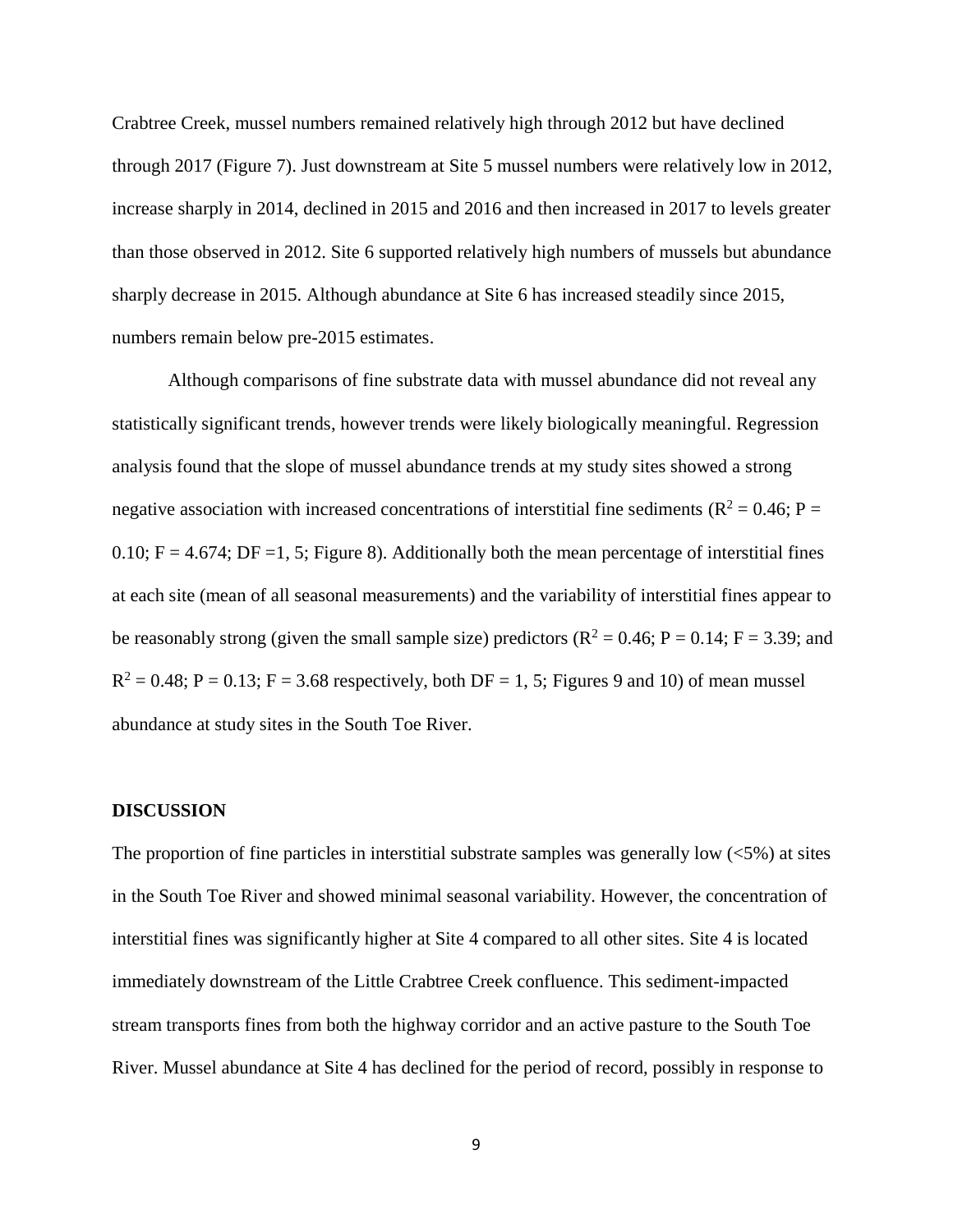interstitial fines, however populations at sites further downstream appear to be recovering following declines observed in 2014-2016 suggesting sediment impacts may be transitory.

## *Interstitial Fine Substrates*

Blue Ridge streams are characterized by naturally low levels of fine substrates (Glenn 1911). The South Toe River is a classic Blue Ridge stream in that fine substrates typically comprise < 10% of surface substrates and <5% of interstitial substrates (Pandolfi 2016, Figures 2 and 3). Changes to the composition of both surface and interstitial fine substrates have been shown to negatively affect freshwater mussel populations. At extreme levels, Vannote and Minshall (1982) showed that bedload movements in Rocky Mountain streams can burry entire mussel beds and Tucker (1996) showed that shifts in channel morphology can result in large-scale mussel strandings. Additionally, Gangloff et al (2009) studied the effects of chronic bedload impacts and water quality impairment and found that sentinel mussels placed downstream of urbanized Piedmont tributaries exhibit reduced survival compared to upstream controls.

Although mussel populations appear to have declined in response to fine sediment inputs at sites downstream of Little Crabtree Creek confluence, the mechanism for these declines remains unclear. It is possible that any combination of: decrease in substrate stability (Arbuckle and Downing 2002, USFWS 2011), increase in stream temperature (Pandolfi 2016), burial (Vannote and Minshall 1982), and interference of filter feeding (Aldridge et al. 1997), among other possibilities, could be the mechanism driving these population declines. Experiments are needed to determine whether fine sediments directly or indirectly impact mussel survival downstream of Little Crabtree Creek.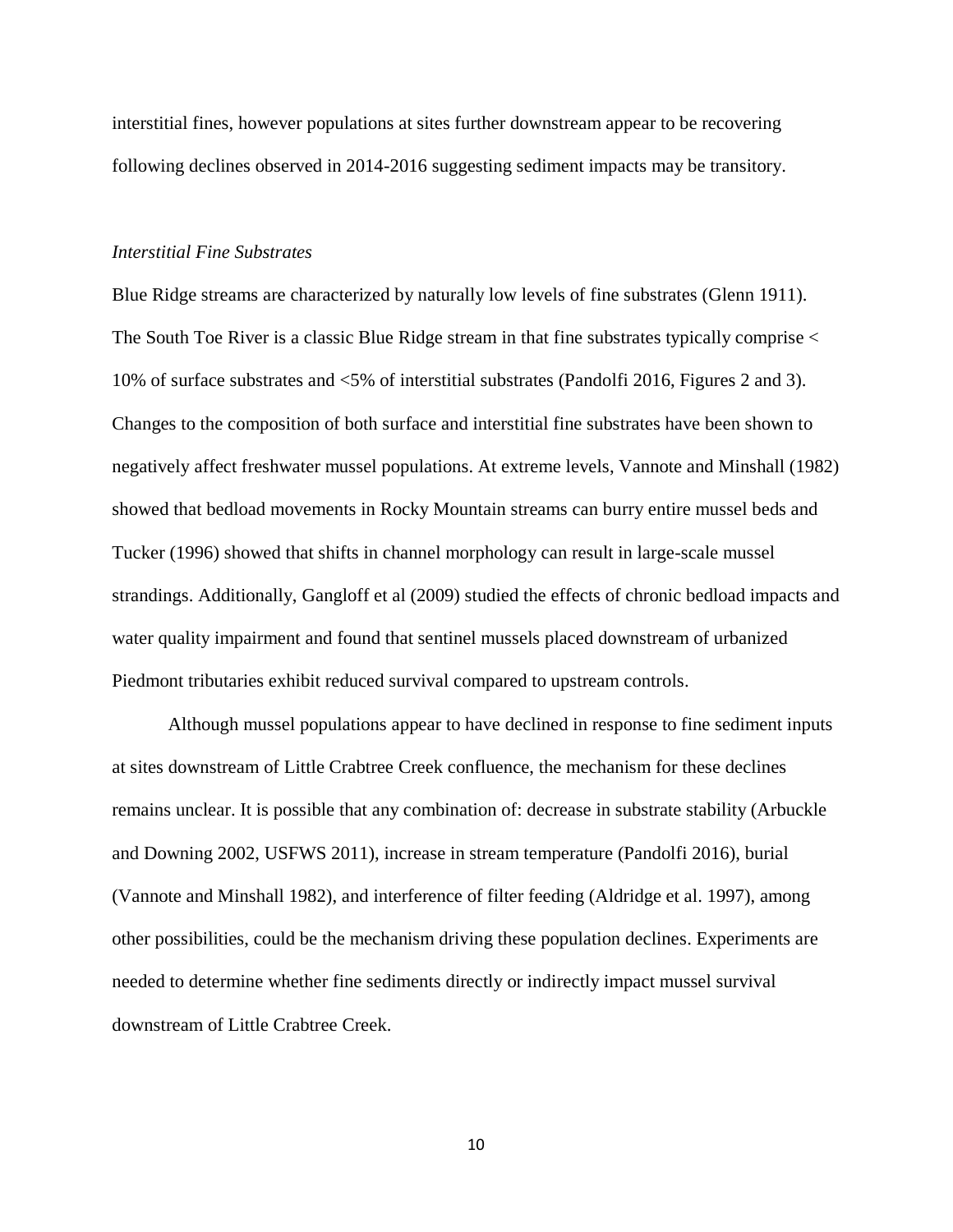My research in the South Toe River found trends that were parallel to published studies that examined effects of surface substrate conditions (Brim Box and Mossa 2002). However, few published studies have examined mussel interstitial habitat use and no prior studies have used freeze-cores to quantify interstitial substrates in mussel habitat. More work using this methodology is needed to better understand the applicability and relevance of freeze core data to freshwater mussel population and life history dynamics.

#### *Appalachian Elktoe Abundance*

Overall, Appalachian elktoe abundance in the South Toe River appears to be increasing. Although catch rates exhibited some among and within year variability between 2003 and 2017, the mean mussel abundance for each study year gradually increases. Additionally, although the CV of Appalachian elktoe abundance was similar among sites it was highest at Site 1 suggesting that this population has changed the most, relative to its median size, over the period of record. This may be explained by the location of the site- Site 1 is the farthest upstream site and survey data suggest this is the upper edge of the Appalachian elktoe's range in the South Toe River. In contrast Site 5 had, for the period of record, the highest median mussel abundance and the lowest CV.

Mussel abundance at sites upstream of the US Highway 19E bridge (Sites 1 and 2) appears to have increased relative to historical numbers. Although Site 2 currently has the largest Appalachian elktoe population, this is likely due to the fact that mussels were relocated from the footprint of the Highway 19E bridge and translocated to this reach beginning in 2013. Examination of population trends at sites downstream of the Highway 19E crossing revealed a similar trend for site 3, the site directly downstream of the bridge. Sites further downstream,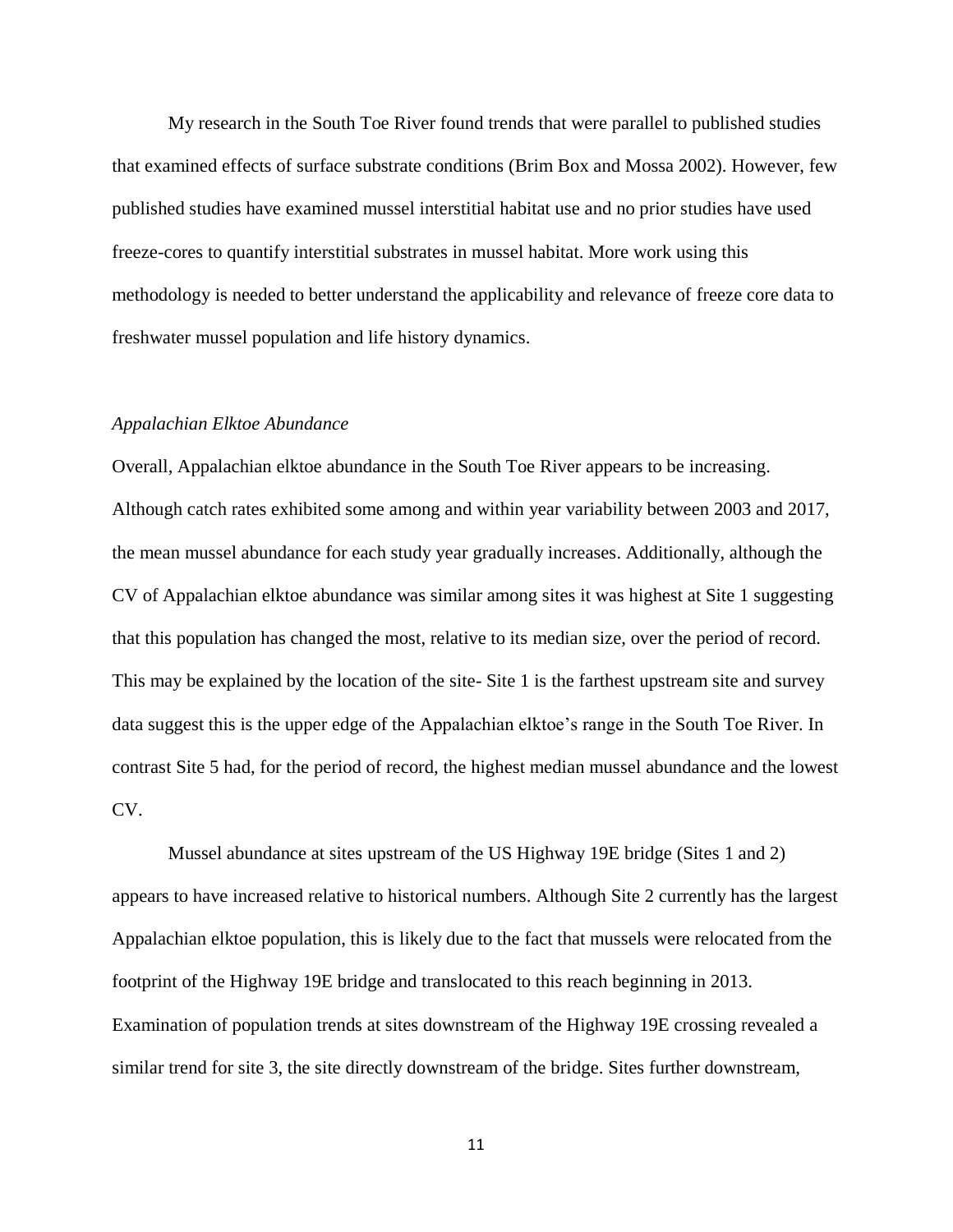however, reveal contrasting trends. Although populations at sites 5 and 6 increased during recent surveys, populations crashed at these sites sometime between 2008 and 2013-15 surveys. Additionally, Site 4 experienced a similar crash subsequent to 2012 surveys but that population has not yet shown signs of rebounding.

## *Conclusion*

Taken together these data suggest that Appalachian elktoe populations in the South Toe River are sensitive to changes in interstitial substrate composition or some other factor associated with highway construction in the 19E corridor. Although there was relatively little evidence of fine sediment loading at the site 500 m downstream of the 19E crossing (Site 3) the concentrations of fine sediments were much higher at Site 4 located just downstream of the Little Crabtree Creek confluence. Site 4 provides a textbook example of stream substrates that have been heavily impacted by sedimentation.

On a more hopeful note, the temporal trends in fine substrate abundance suggests that habitat conditions at most sites in the South Toe River will likely return to pre-construction conditions. Interstitial fine sediments appear to be variable among sampling events and may track seasonal flow conditions. However, the timing of mussel recovery in the South Toe is unclear and will likely depend on the duration of activities in the 19E corridor and the extent to which legacy sediment exports by Little Crabtree Creek can be mitigated. Despite elevated levels of interstitial fines at sites downstream of 19E mussel abundance appears stable at most sites that experienced declines between 2012 and 2015.

Site 4 may be an exception. The proportion of fine particles was significantly higher at this site during all seasons. Moreover, freeze cores collected at this site are visually striking and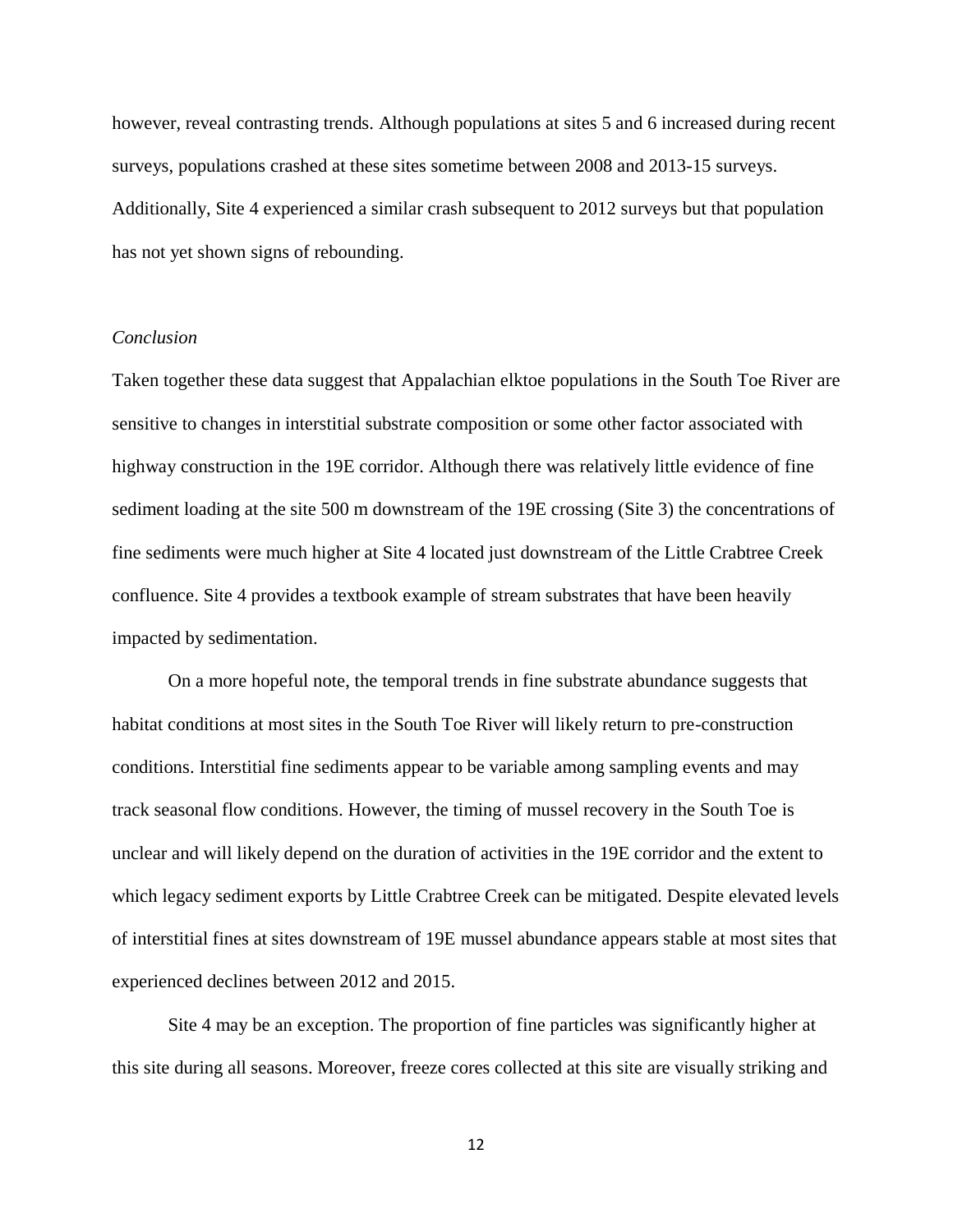have the appearance of concrete due to the high levels of fines in the samples (Figure 11). Upstream of its confluence with the South Toe, Little Crabtree Creek flows for ~10 km through the Highway corridor and then through an active cattle pasture, therefore compounding the amount of sedimentation (Wood and Armitage 1997). These sediments have not only altered interstitial substrates at Site 4 but they have also altered the hydro-morphology of the channel by expanding the extent of the run habitat at the upstream end of this site through large amounts of deposition of sand and other sediments, which is consistent with deposition patterns found in other south Appalachian streams (Price and Leigh, 2006). This deposition of sand and other fine particles is detrimental to Appalachian elktoe, as they prefer coarser, relatively silt free, stable habitats (USFWS 2011). Sediment deposition has also altered the geomorphology at the midpoint of the reach through the formation of a large point bar, which decreases the channel size and increases the flow on the outer bank (Thorne and Furbish 1995), and routes sediment around the upstream end of the bar (Legleiter et al. 2011). Most of the mussels found at this site are found on the outer bank of the river, where bedrock stabilizes their habitat and protects from high flows, whereas Sediment deposition and shifting substrates prevents the mussels from inhabiting the inner bank.

The findings of this study will be important for furthering the discussion of environmental disturbances on freshwater mussels and their habitat. Important questions including what composition of interstitial sediments is optimal for mussels and how are interstitial habitats impacted by environmental disturbances cannot be answered using traditional habitat surveys. My findings suggest there is a relationship between mussel populations and interstitial fines and that freeze cores are an effective method for examining freshwater mussel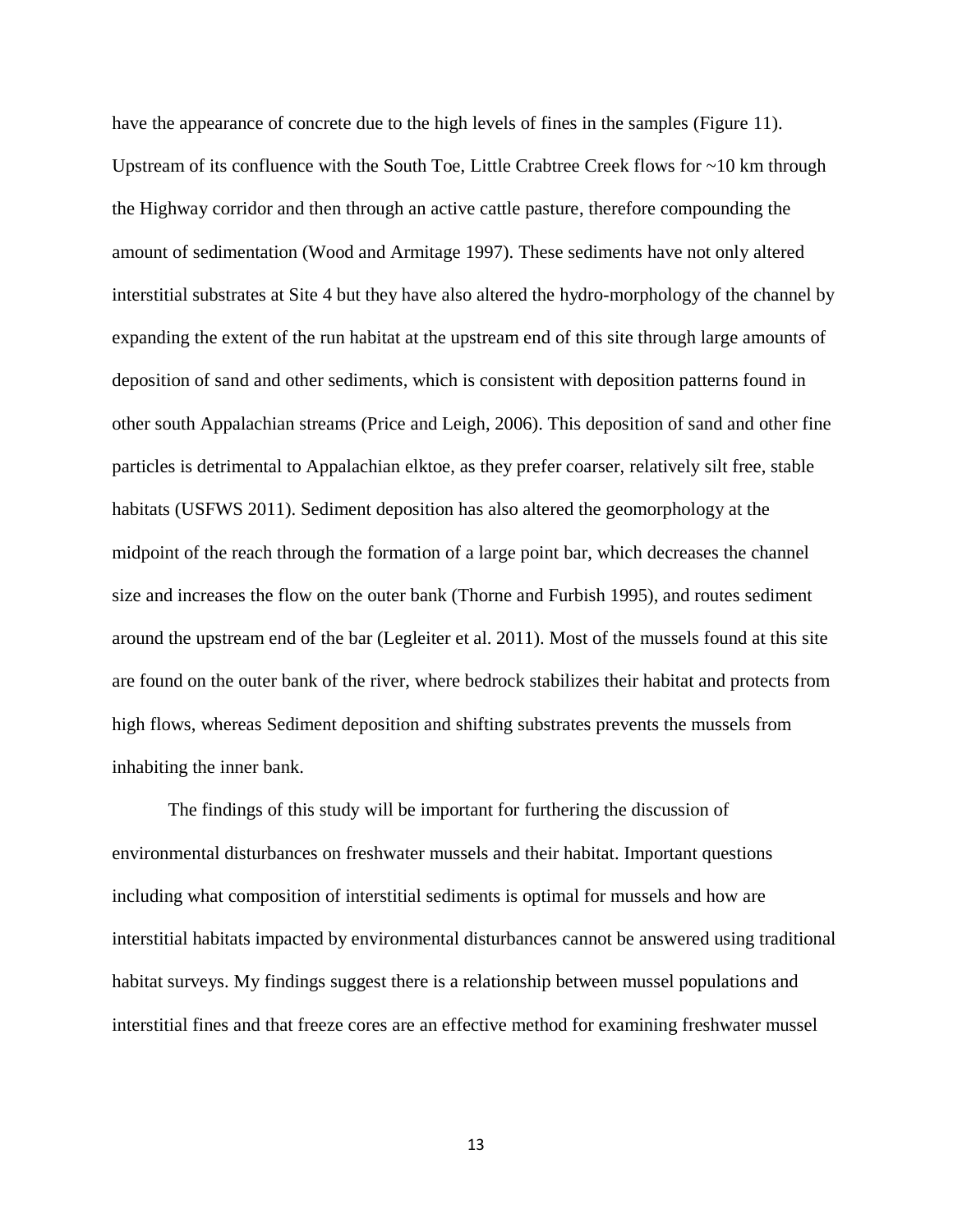habitats, however many important questions associated with freshwater mussels and interstitial habitat remain unanswered.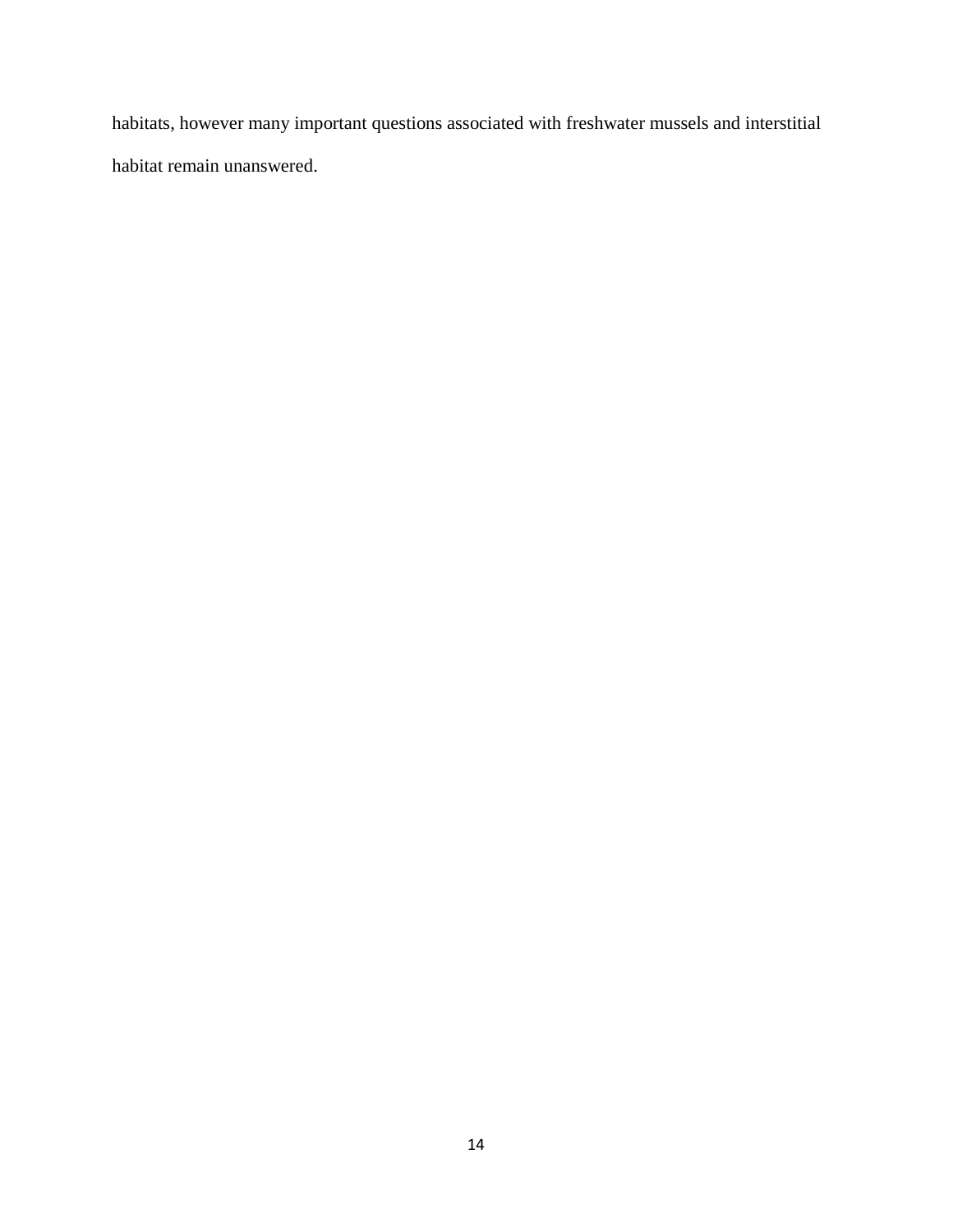## **Literature Cited**

- Adkins, S. C. & Winterbourn, M. J. (1999), Vertical distribution and abundance of invertebrates in two New Zealand stream beds: a freeze coring study. Hydrobiologia, 400, 55-62.
- Aldridge, D. W., Payne, B. S., & Miller, A. C. (1987), The effects of intermittent exposure to suspended solids and turbulence on three species of freshwater mussels. Environmental Pollution, 45, 17-28.
- Arbuckle, K. E., & Downing, J. A. (2002), Freshwater mussel abundance and species richness: GIS relationships with watershed land use and geology. Canadian Journal of Fisheries and Aquatic Sciences, 59: 310-316.
- Augspurger, T., Dwyer, F. J., Ingersoll, C. G. & Kane, C. M. (2007), Advances and opportunities in assessing contaminant sensitivity of freshwater mussel (Unionidae) early life stages. Environmental Toxicology and Chemistry, 26, 2025–2028.
- Brim Box, J. & Mossa, J. (1999), Sediment, land use, and freshwater mussels: prospects and problems. Journal of the North American Benthological Society, 18:1, 99-117.
- Clarke, A. H. (1981), The Tribe Alasmidontini (Unionidae: Anodontinae), Part I: *Pegias, Alasmidonta, and Arcidens*. Smithsonian Contributions to Zoology, 399, 1–75.
- Ellis, M. M. (1936), Erosion silt as a factor in aquatic environments. Ecology 17, 29-42.
- Gangloff, M. M., Siefferman, L. M., Seesock, W. A., & Webber, C. W. (2009), Effects of urban tributaries on freshwater mussel abundance in a biologically diverse piedmont (USA) stream. Hydrobiologia, 636:191-201.
- Glenn, L. C. (1911), Denudation and erosion in the southern appalachian region and the monongahela basin. Department of the Interior United States Geological Survey, 72.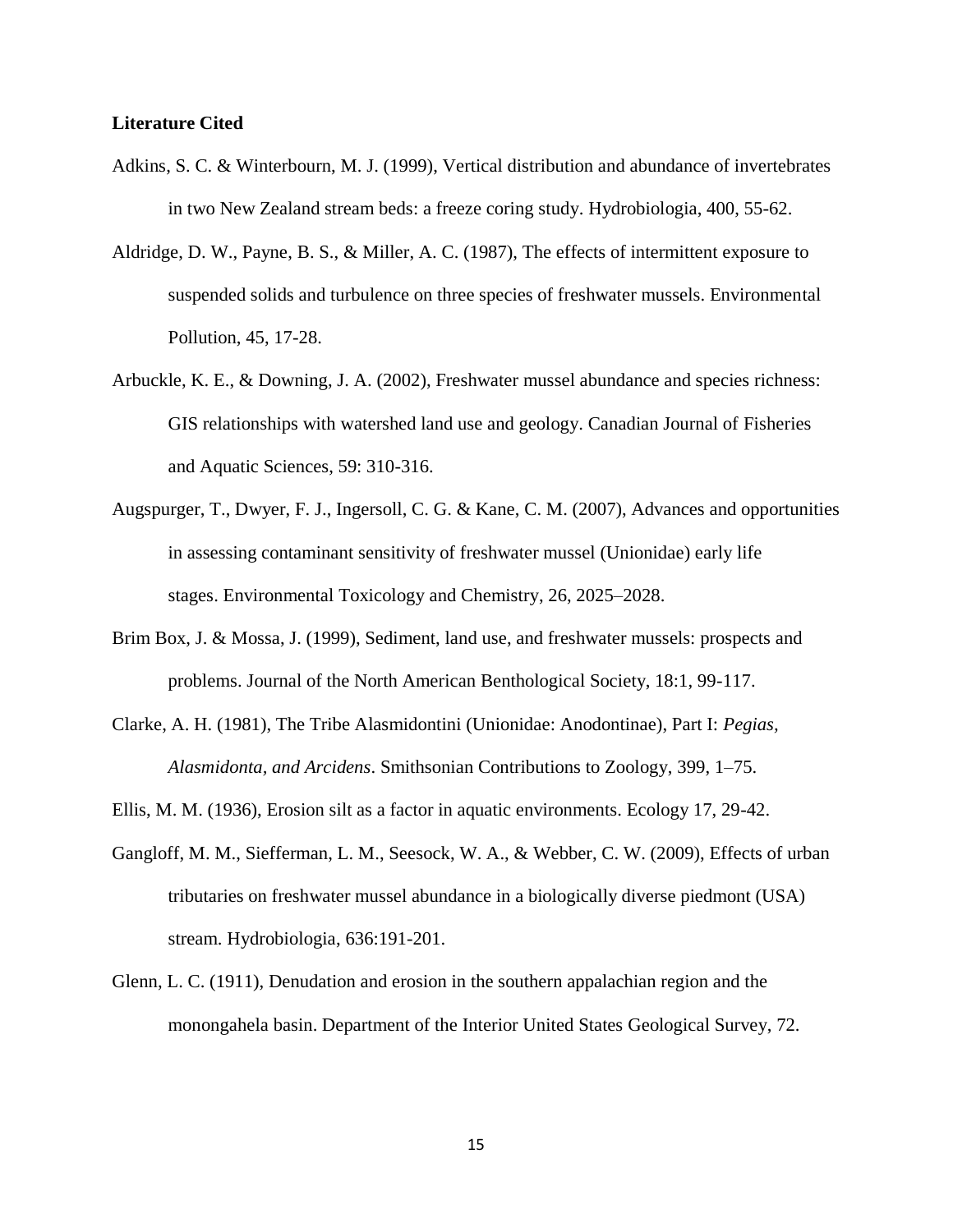- Gordon, N. D., McMahon, T. A., & Finlayson, B. L. (1992), Stream Hydrology: An Introduction for Ecologists. New York: John Wiley and Sons.
- Harman, W. N. (1972), Benthic substrates: their effect on fresh-water Mollusca. Ecology, 53, 271-277.
- Henley, W. F., Patterson, M. A., Neves, R. J., & Lemly, A. D. (2000), Effects of sedimentation and turbidity on lotic food webs: a review for natural resource managers. Reviews in Fisheries Science, 8:2, 125-139. doi: 10.1080/10641260091129198
- Kreutzweiser, D. P. & Capell, S. S. (2001), Fine sediment deposition in streams after selective forest harvesting without riparian buffers. Canadian Journal of Forest Research-Revue Canadienne De Recherche Forestiere, 31, 2134–2142.
- Kunz, G. F (1898), A brief history of the gathering of fresh-water pearls in the United States. Bulletin of the United States Fish Commission, 17, 321-330.
- Legleiter, C. J., Harrison, L. R., & Dunne, T. (2011), Effect of point bar development on the local force balance governing flow in a simple, meandering gravel bed river. Journal of Geophysical Research: Earth Surface, 116:F1.
- Lemly, A. D. (1982), Modification of benthic insect communities in polluted streams: combined effects of sedimentation and nutrient enrichment. Hydrobiologia, 87, 229-245.
- Marchant, R. & Lillywhite, P. (1989), A freeze-corer for sampling stony river beds. Bull. Aust. Soc. Limnol. 12, 41–48.
- Österling, M. E., Arvidsson, B. L. & Greenberg, L. A. (2010), Habitat degradation and the decline of the threatened mussel *Margaritifera margaritifera*: influence of turbidity and sedimentation on the mussel and its host. Journal of Applied Ecology, 47, 759–768. doi:10.1111/j.1365-2664.2010.01827.x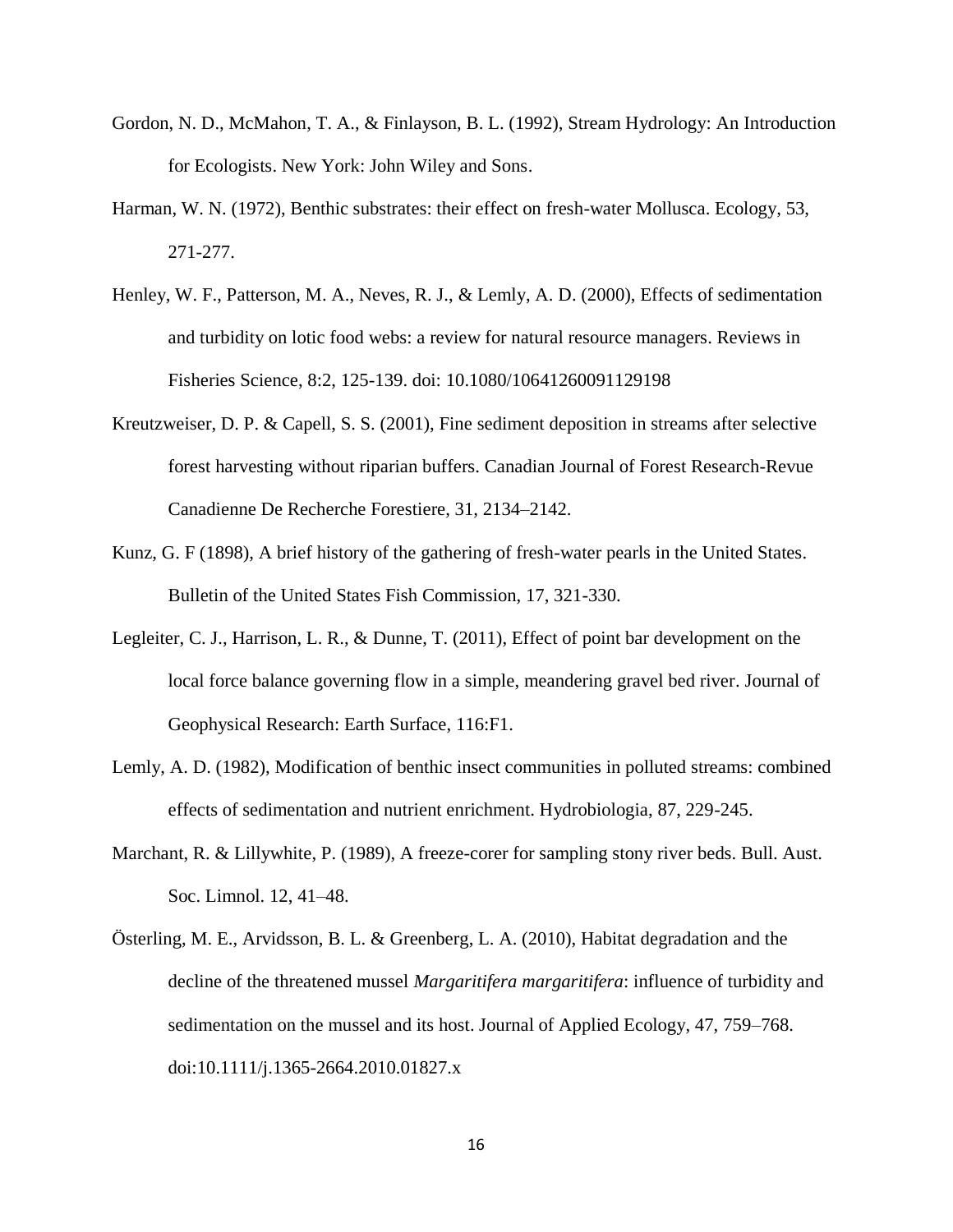Pandolfi 2016 MS Thesis

- Price, K., & Leigh, D. S. (2006), Morphological and sedimentological responses of streams to human impact in the southern Blue Ridge Mountains, USA. Geomorphology, 78: 142- 160.
- Ritchie, J. C. (1972), Sediment, fish, and fish habitat. J Soil Water Conserv., 27, 124-125.
- Thorne, S. D., & Furbish, D. J. (1995), Influences of coarse bank roughness on flow within a sharply curved river bend. Geomorphology, 12:3, 241-257.
- Tucker, J. K. (1996), Post-flood strandings of unionid mussels. Journal of Freshwater Ecology, 11: 433-438.
- US Environmental Protection Agency. (1990), The quality of our nation's water: a summary of the 1988 National Water Quality Inventory. EPA Report 440/4-90-005. US Environmental Protection Agency, Washington, DC.
- US Environmental Protection Agency. (1994), The quality of our Nation's water: 1992. EPA Report No. 841-S-94-002, US EPA Office of Water, Washington, DC.
- United States Fish and Wildlife Service. (1994), Endangered and threatened wildlife and plants, Appalachian elktoe determined to be an endangered species. Federal Register 59: 60324- 60334.
- United States Fish and Wildlife Service. (2009), Appalachian elktoe 5-Year Review. US Fish and Wildlife Ecological Services Field Office, Asheville, NC.
- United States Fish and Wildlife Service. (2011), Appachian elktoe: *Alasmindonta raveneliana*. US Fish and Wildlife Service Field Office, Asheville, NC.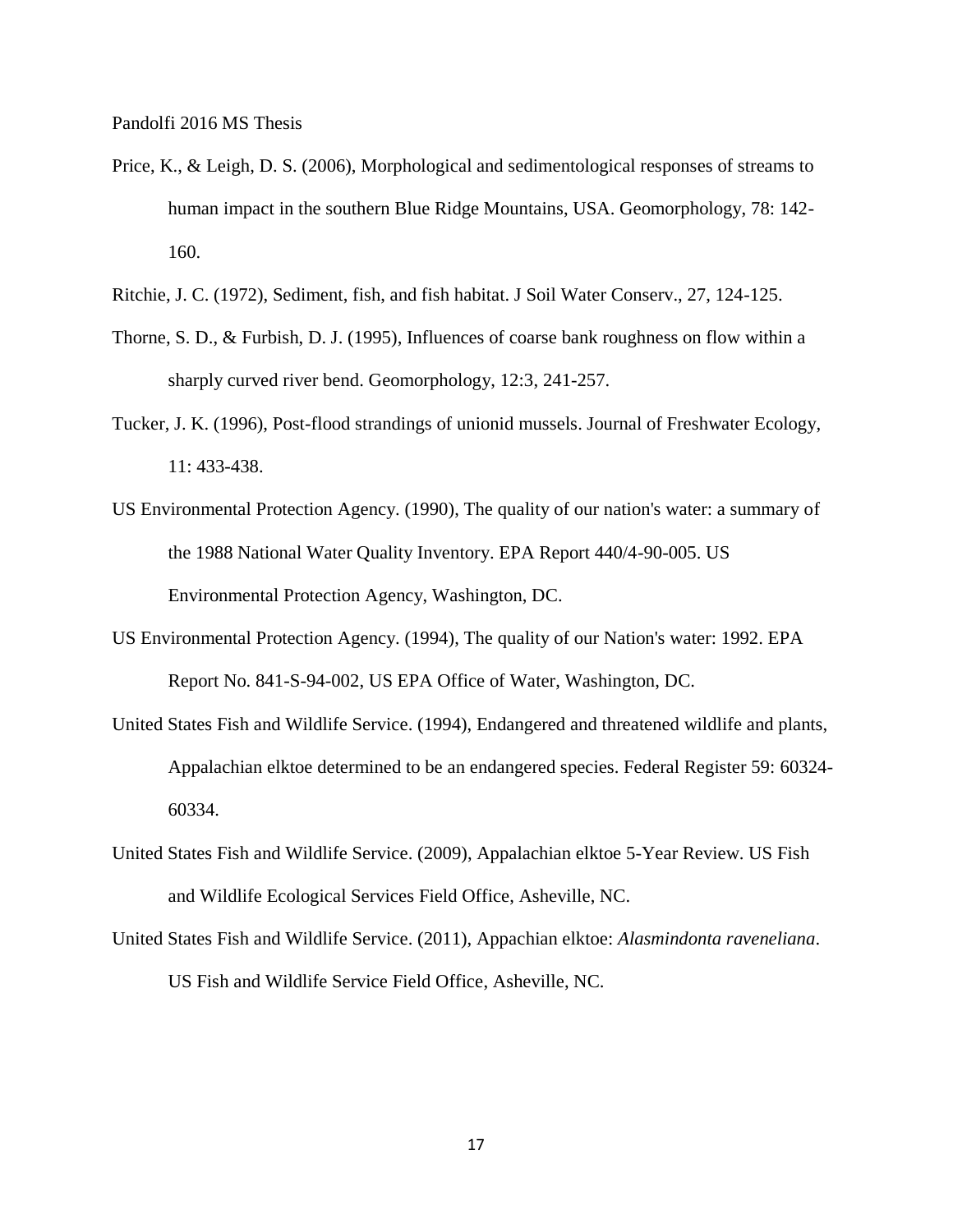- Vannote, R. L., & Minshall, G. W. (1982), Fluvial processes and local lithology controlling abundance, structure, and composition of mussel beds. Proceedings of the National Academy of Sciences of the United States of America, 79: 4103-4107.
- Wood, P. J. & Armitage, P. D. (1997), Biological effects of fine sediment in the lotic environment. Environmental Management, 21, 203–217.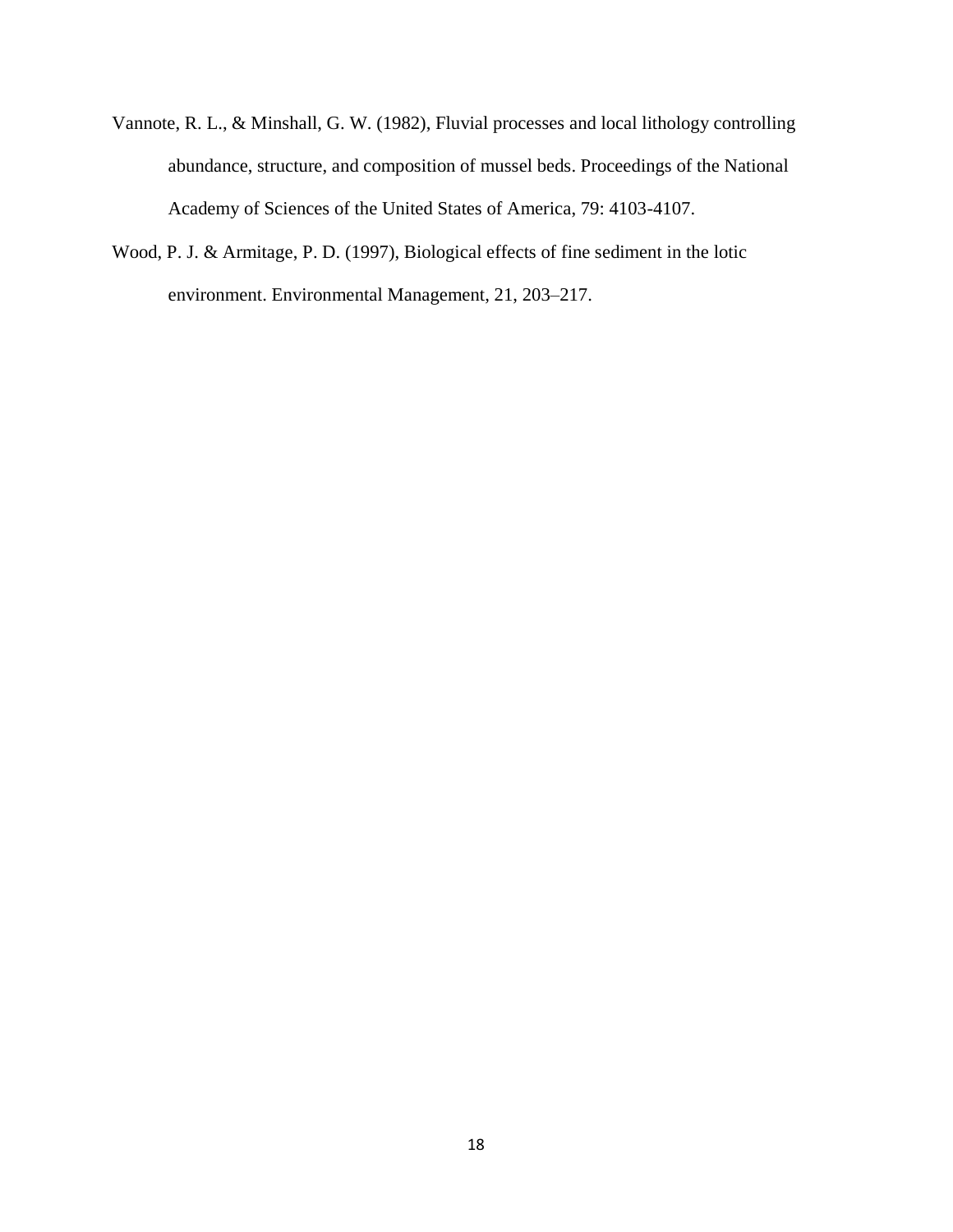## **Tables and Figures:**



Figure 1: A map of our study sites in the South Toe River, Yancey Country, NC. The six sites and labeled and US HWY 19E is highlighted. *Map credit: Vincent Santini*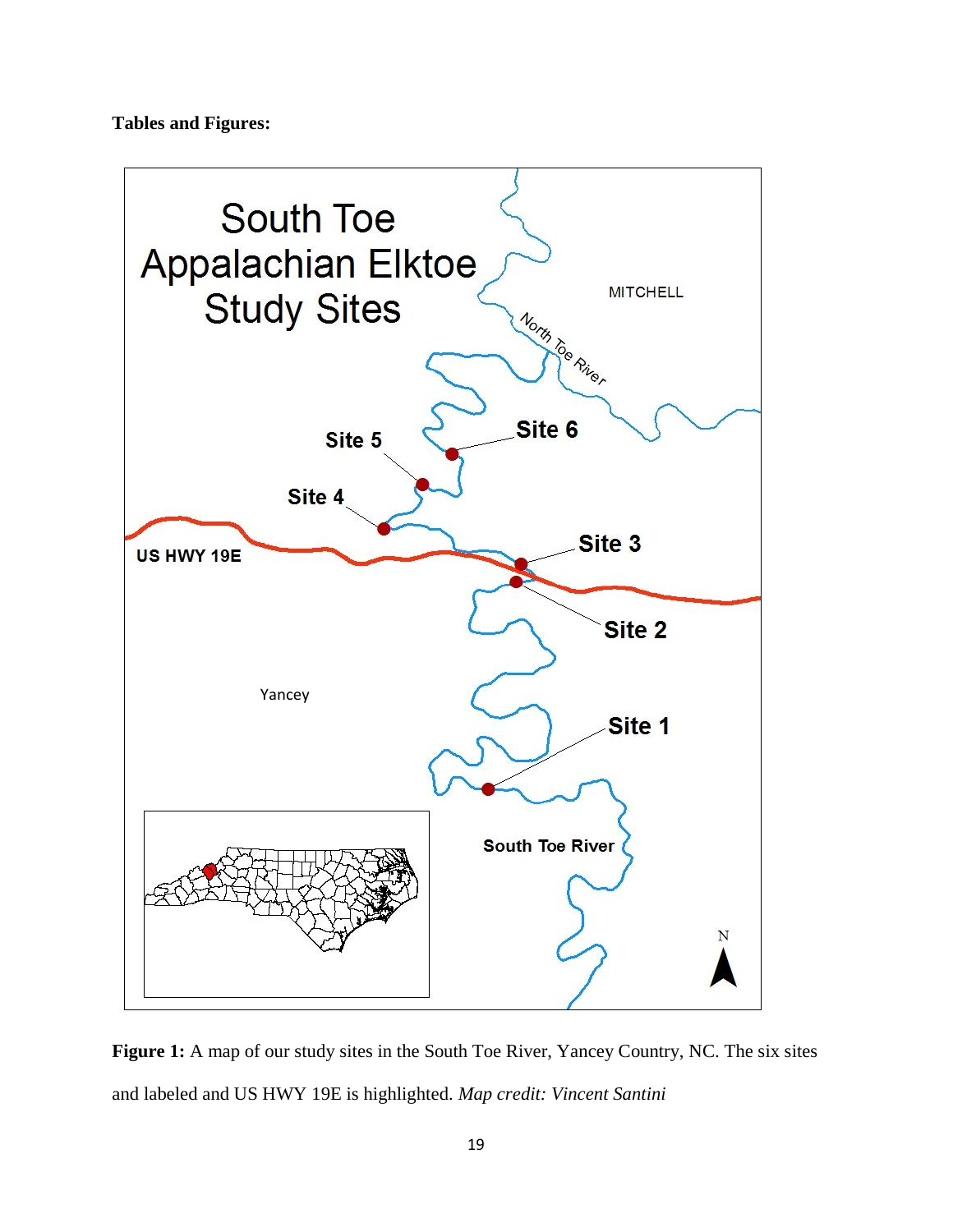| Class (Wentworth)     | mm             | $\Phi$         |
|-----------------------|----------------|----------------|
| Very large boulder    | 4096-2048      | $-12$ to $-11$ |
| Large boulder         | 2048-1024      | $-11$ to $-10$ |
| <b>Medium boulder</b> | 1024-512       | $-10$ to $-9$  |
| <b>Small boulder</b>  | 512-256        | $-9$ to $-8$   |
|                       |                |                |
| Large cobble          | 256-128        | $-8$ to $-7$   |
| <b>Small cobble</b>   | 128-64         | $-7$ to $-6$   |
|                       |                |                |
| Very coarse gravel    | 64-32          | $-6$ to $-5$   |
| <b>Coarse gravel</b>  | $32 - 16$      | $-5$ to $-4$   |
| <b>Medium gravel</b>  | $16-8$         | $-4$ to $-3$   |
| <b>Fine gravel</b>    | $8 - 4$        | $-3$ to $-2$   |
| Very fine gravel      | $4 - 2$        | $-2$ to $-1$   |
|                       |                |                |
| Very coarse sand      | $2 - 1$        | $-1$ to $0$    |
| <b>Coarse sand</b>    | $1 - 0.5$      | $0-1$          |
| <b>Medium sand</b>    | $0.5 - 0.25$   | $1 - 2$        |
| <b>Fine sand</b>      | $0.25 - 0.125$ | $2 - 3$        |
| <b>Very fine sand</b> | 0.125-0.0625   | $3-4$          |
|                       |                |                |
| <b>Coarse silt</b>    | 0.0625-0.0312  | $4 - 5$        |
| <b>Medium silt</b>    | 0.0312-0.0156  | $5 - 6$        |
| <b>Fine silt</b>      | 0.0156-0.0078  | $6 - 7$        |
| Very fine silt        | 0.0078-0.0039  | $7 - 8$        |
|                       |                |                |
| <b>Coarse clay</b>    | 0.0039-0.0020  | $8-9$          |
| <b>Medium clay</b>    | 0.0020-0.0010  | $9 - 10$       |
| <b>Fine clay</b>      | 0.0010-0.0005  | $10 - 11$      |
| Very fine clay        | 0.0005-0.00024 | $11 - 12$      |

**Table 1:** Particle size grading scale *Credit: Gordon et al. 1992*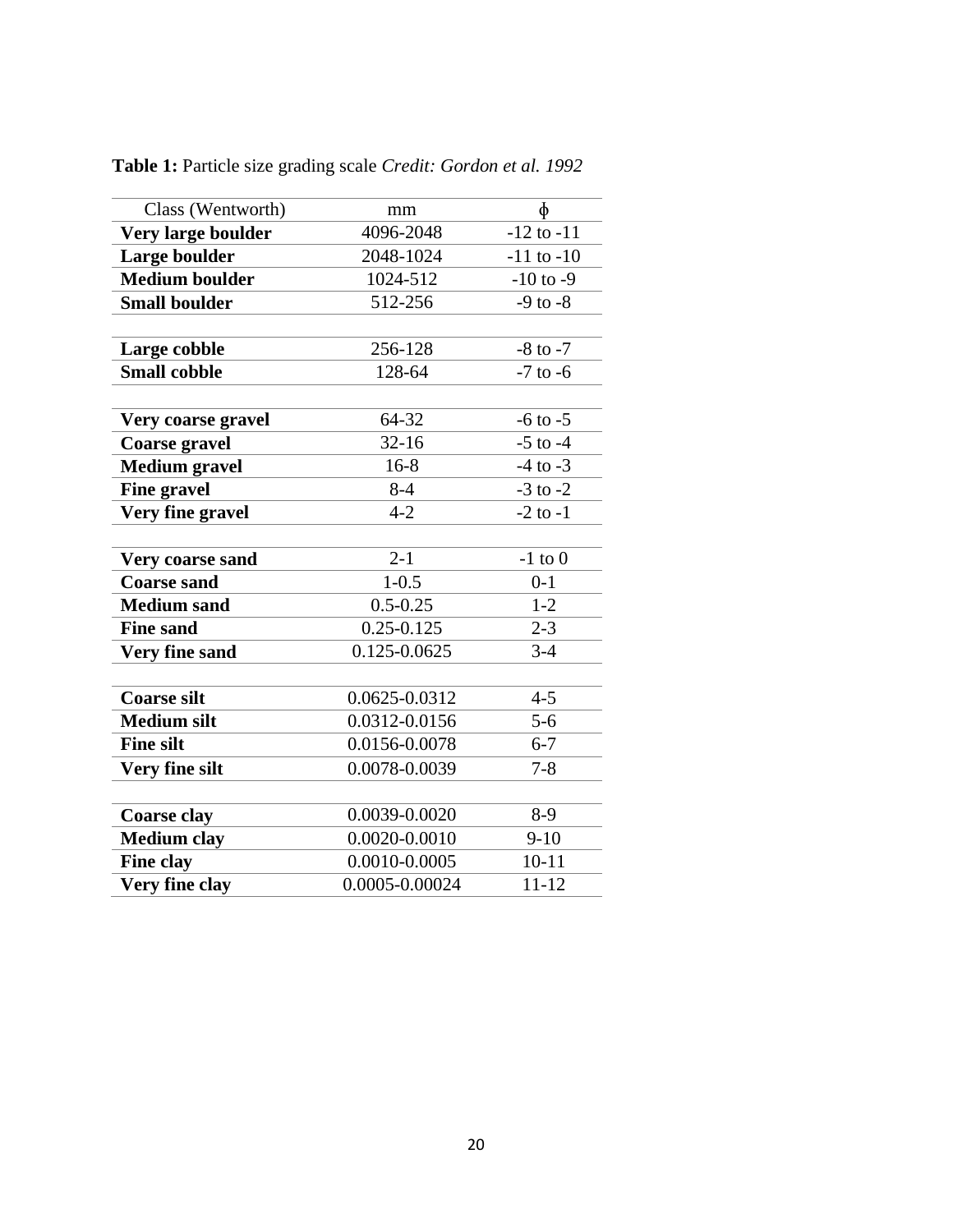

Figure 2: Boxplot displaying the proportion of fine sediment particles (<625 um) in freeze core samples collected at six sites in the South Toe River during 2017-2018. Site with the asterisk above the bar is significantly different from the others (1-way ANOVA, LSD post hoc test).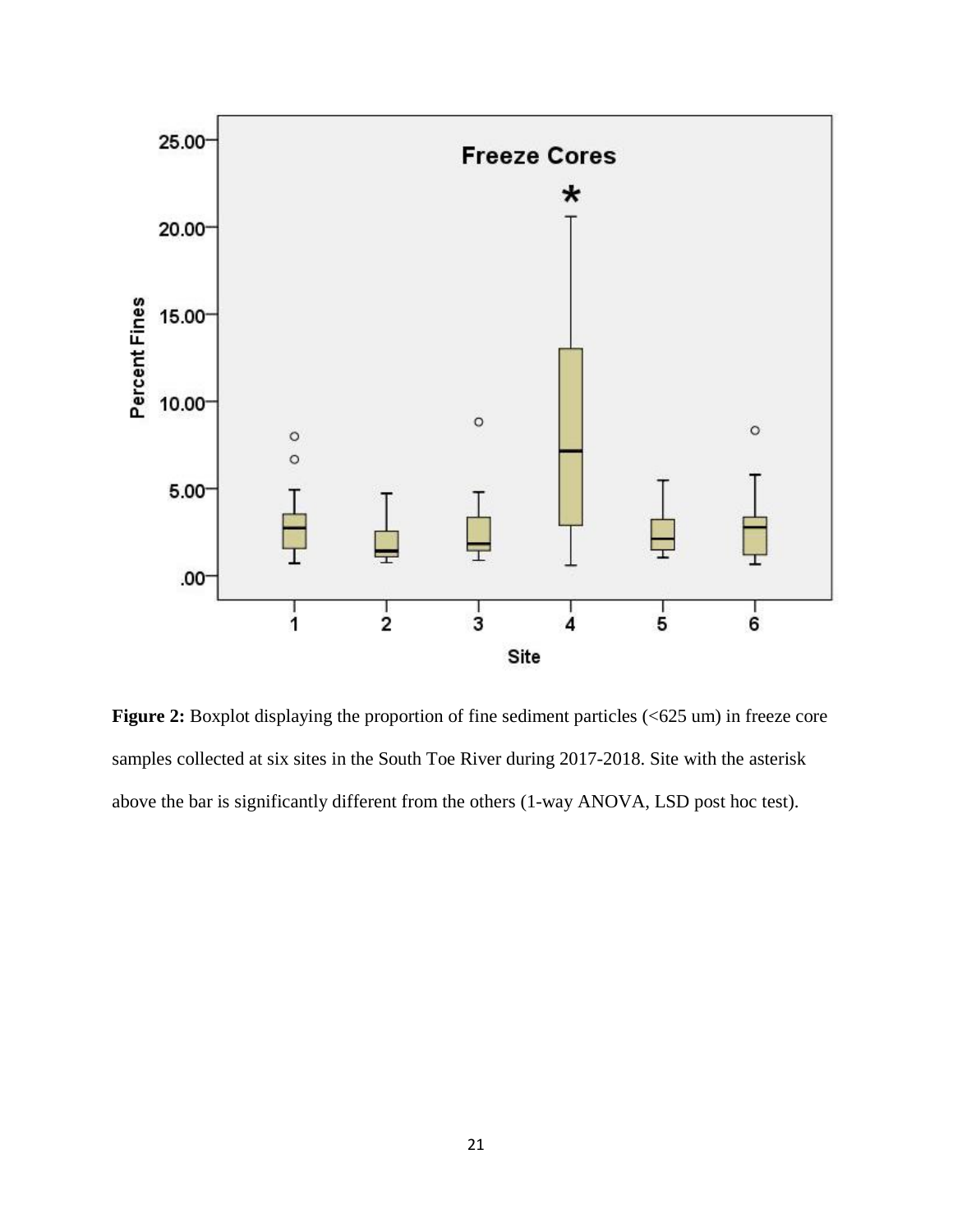

**Figure 3:** Boxplot displaying the seasonal proportion of fine sediment particles (<625 um) in freeze core samples collected at six sites in the South Toe River during 2017-2018.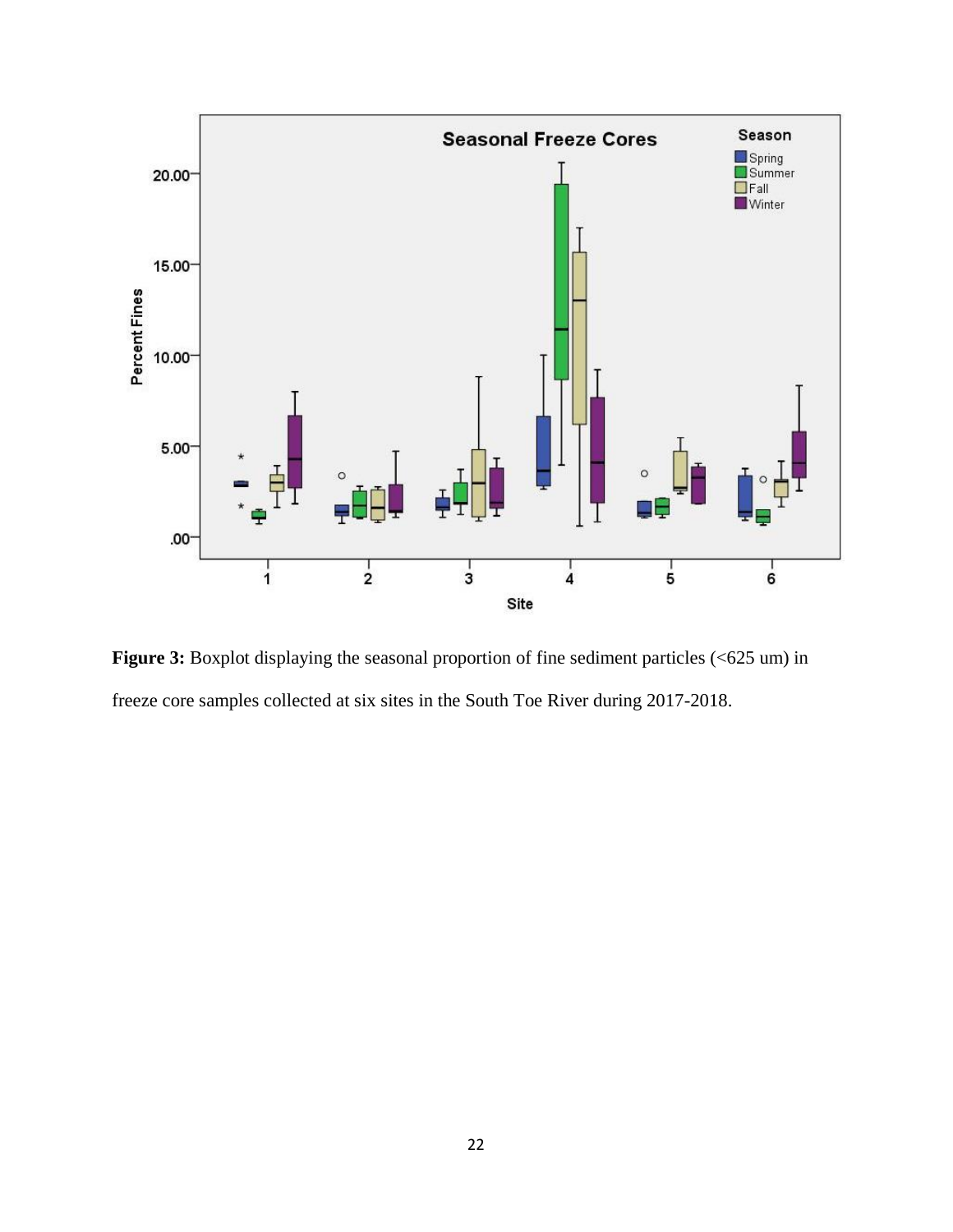

**Figure 4:** Error bar chart displaying the number of *A. raveneliana* observed each year data was collected between 2003 and 2017 at six sites in the South Toe River. Centroids are site means and bars represent 1 standard error from the mean.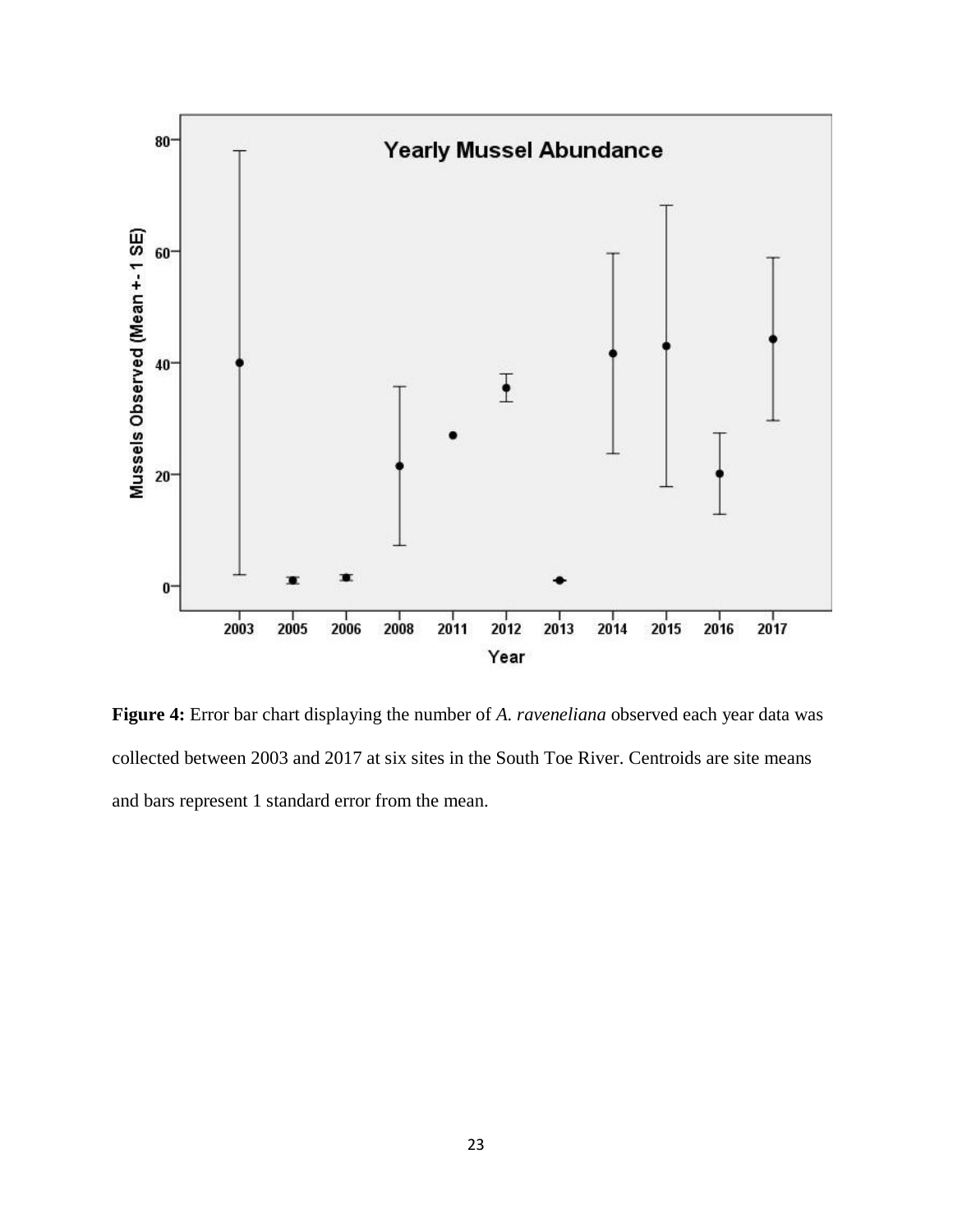

**Figure 5:** Error bar chart displaying the number of *A. raveneliana* observed at six sites in the South Toe River between 2003 and 2017. Centroids are site means and bars represent 1 standard error from the mean.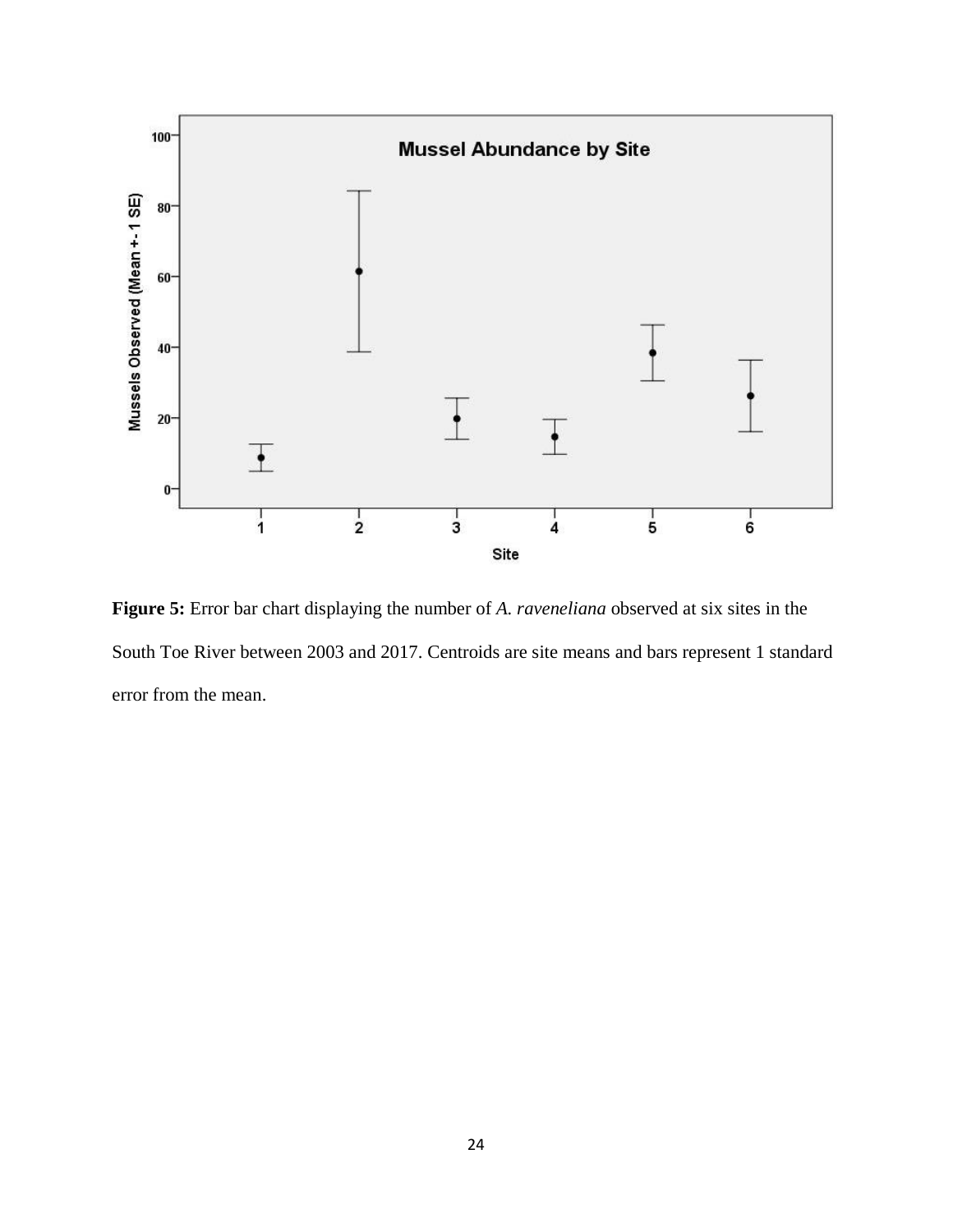

**Figure 6:** Line graph displaying the mean number of *A. raveneliana* observed at six sites in the South Toe River each year data was collected between 2003 and 2017.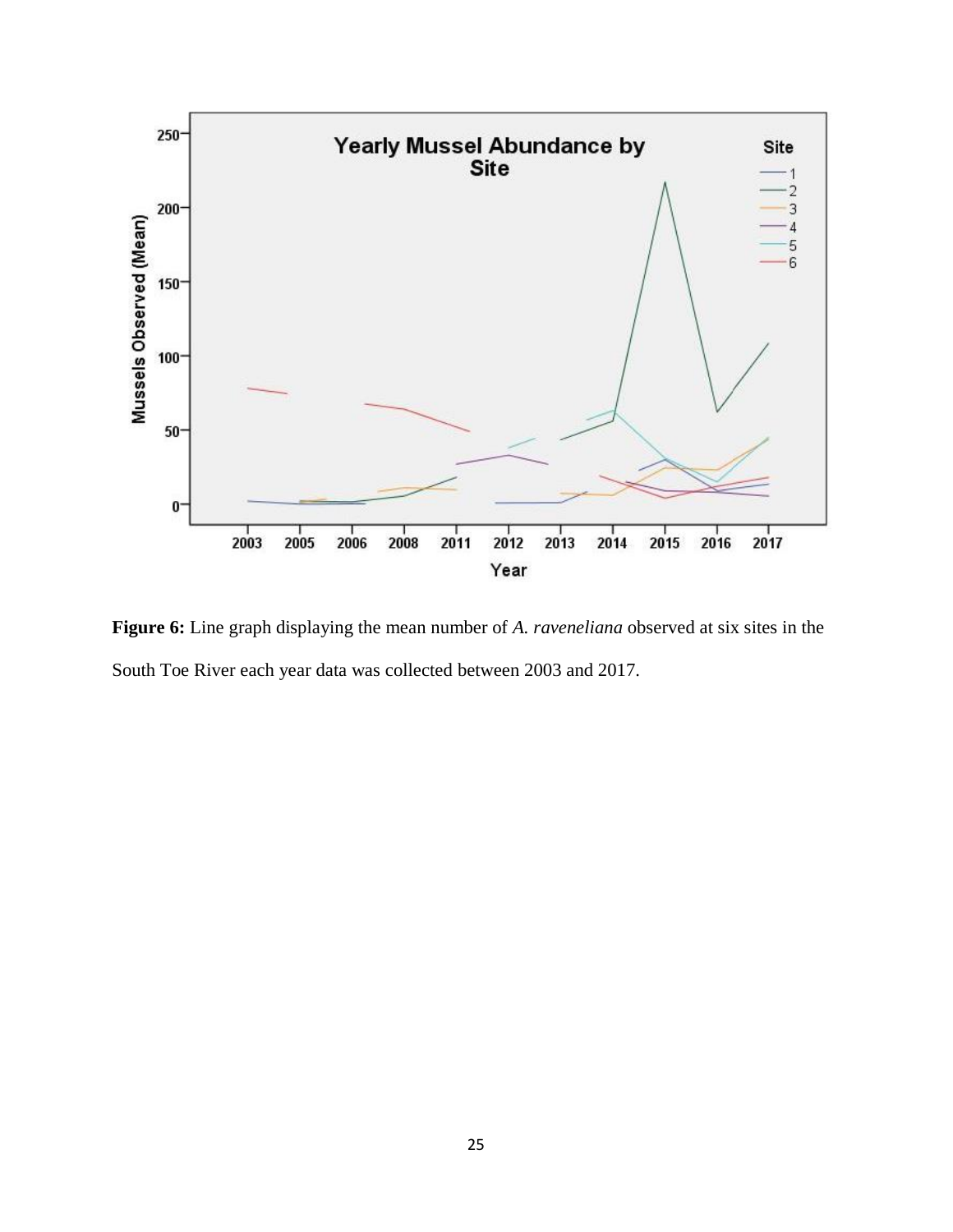

**Figure 7:** Line graph displaying the mean number of *A. raveneliana* observed at site 4 in the South Toe River each year data was collected between 2011 and 2017.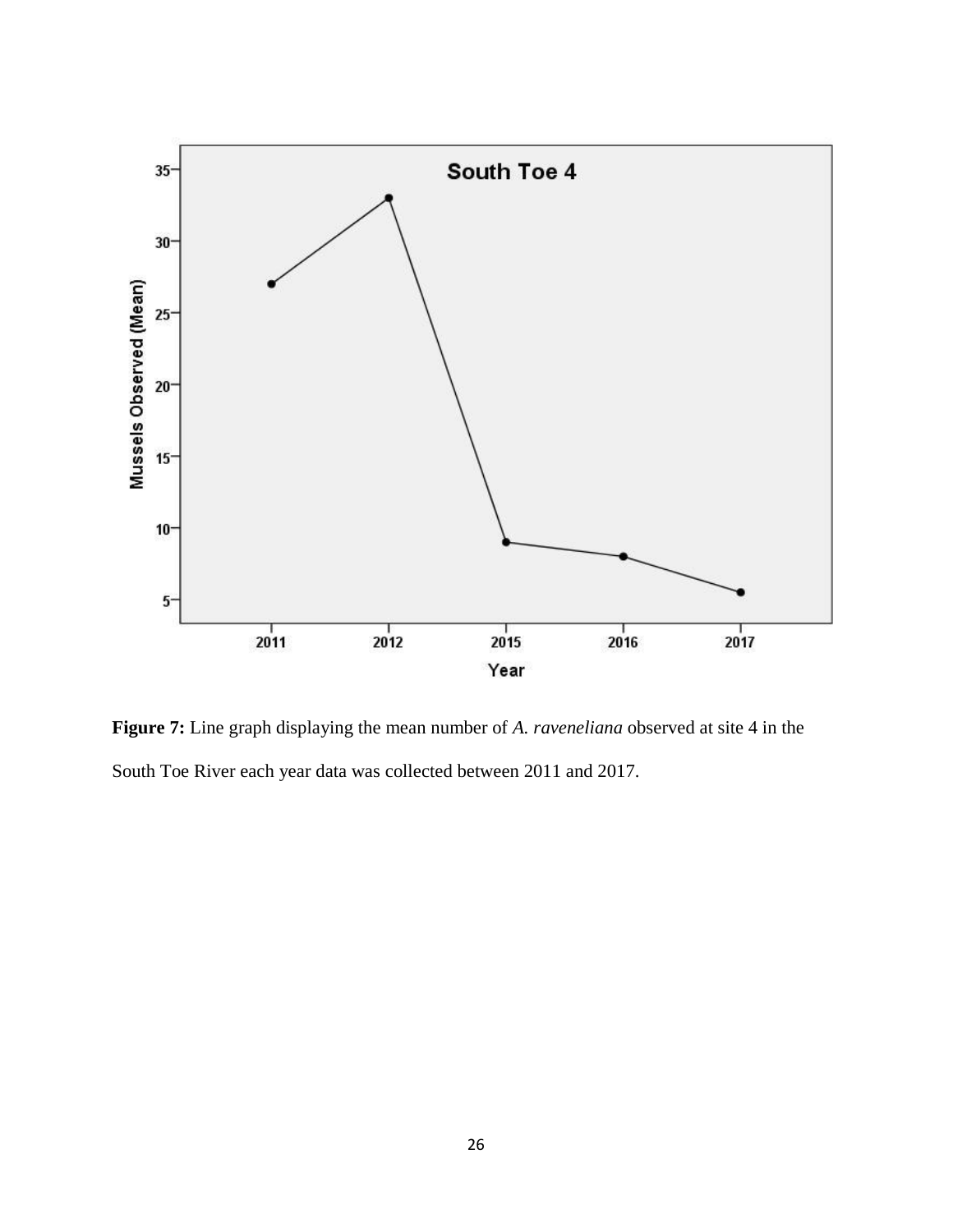

Figure 8: Scatter plot displaying the slope of the changes in yearly mussel abundance over the mean percent fine values at six sites in the South Toe River. An inverse curve was used to display the trend.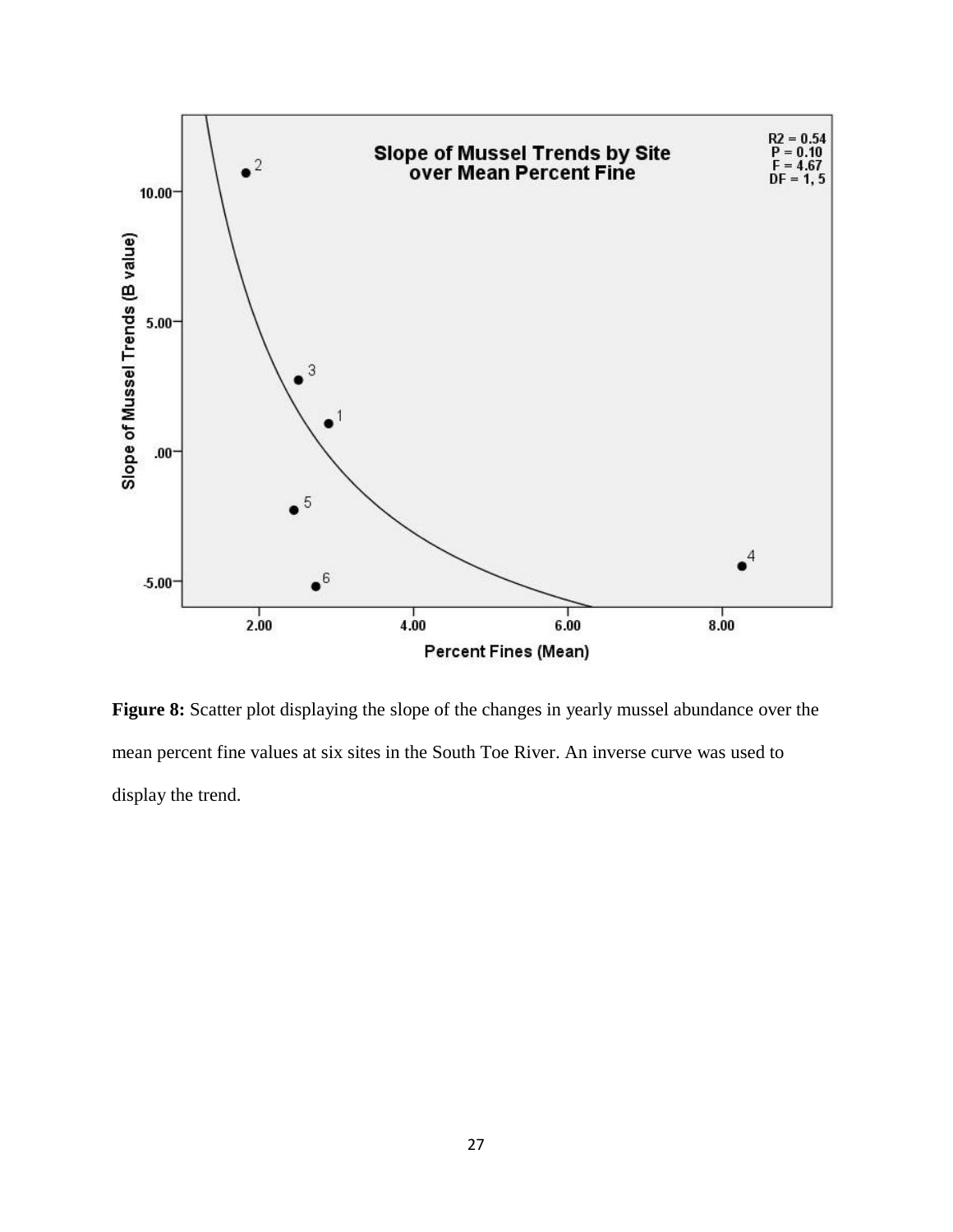

**Figure 9:** Scatter plot displaying the mean mussel abundance over the mean percent fine values at six sites in the South Toe River. An S curve was used to display the trend.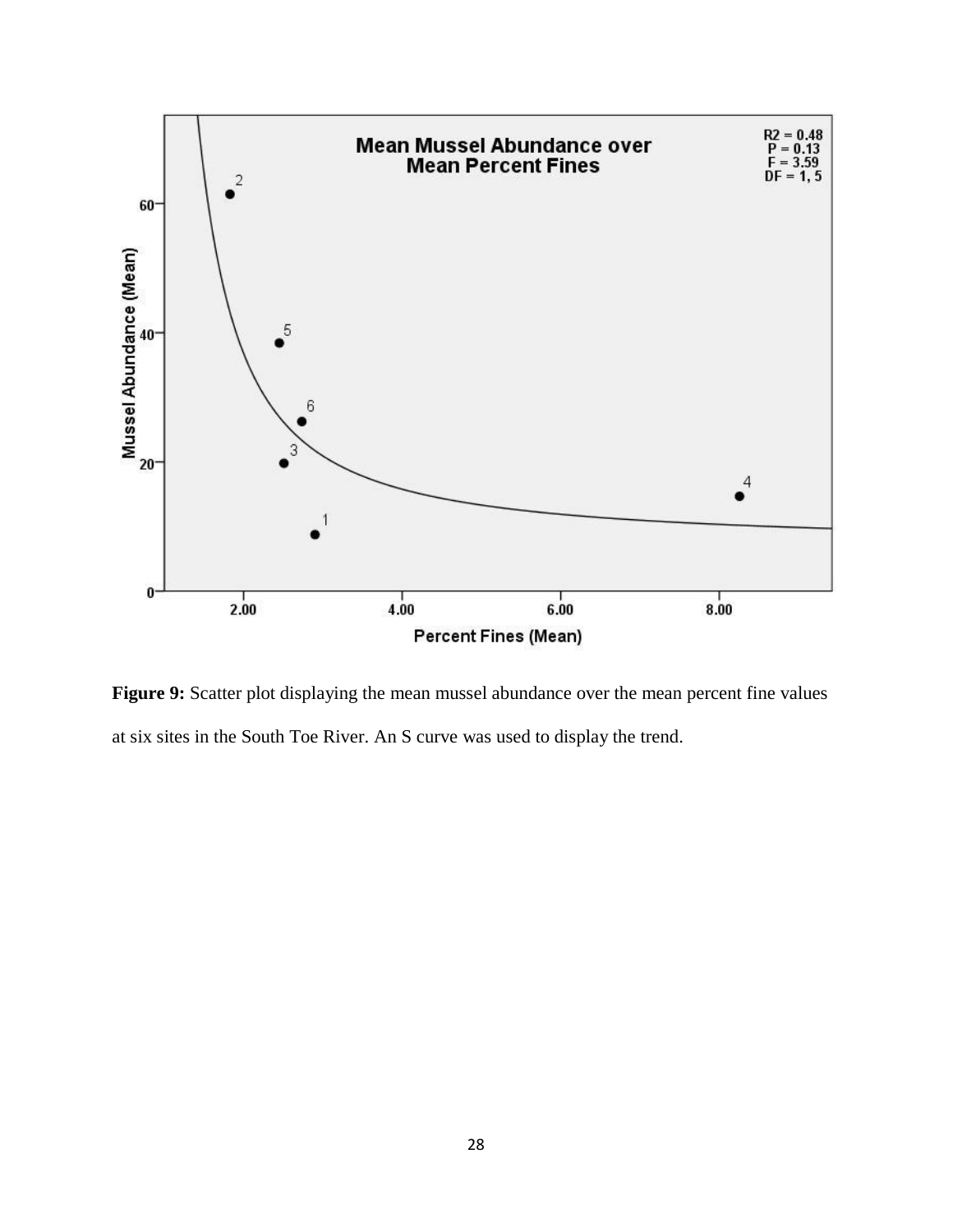

Figure 10: Scatter plot displaying the mean mussel abundance over the coefficient of variation for percent fine values at six sites in the South Toe River. An inverse curve is used to display the trend.